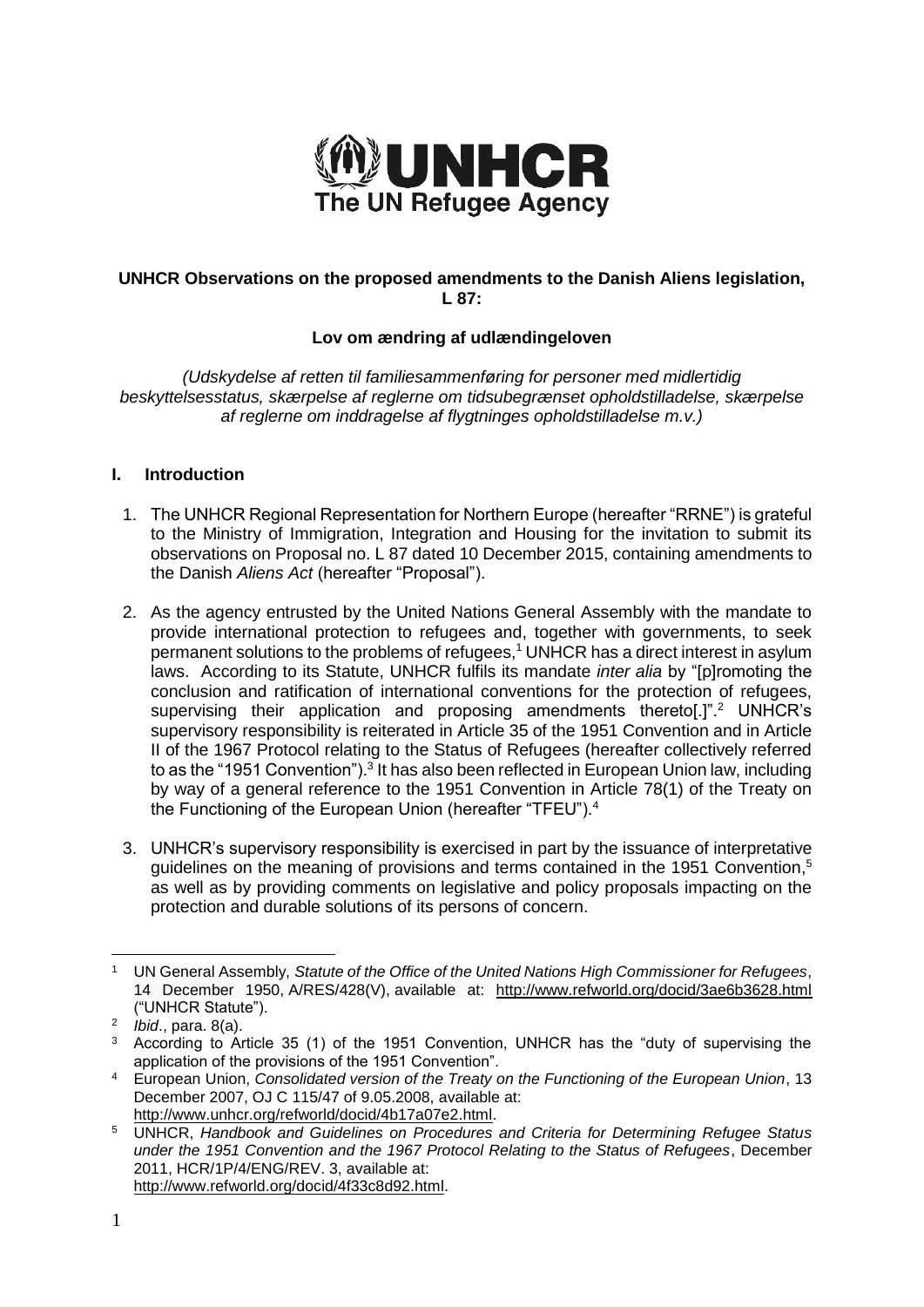# **II. General Observations**

- 4. As one of the first parties to the 1951 Convention, Denmark has a long tradition of providing sanctuary to those in need of international protection. Denmark was also one of the first 15 members of the UNHCR Advisory Committee established in 1951, which was a predecessor to the Executive Committee of the High Commissioner's programme that Denmark currently chairs. Hence, not least given Denmark's role internationally as an active supporter of the development of a strong international protection regime, UNHCR is concerned with the pace and scope of the restrictions the Danish Government is presently introducing in the areas of asylum, integration and family reunification.
- 5. The proposals presented by the Government are evidently aimed at conveying a message to make it "less attractive" to seek asylum in Denmark, and is a deeply concerning response to humanitarian needs. UNHCR regrets that Denmark is restricting its asylum legislation for the sole purpose of curbing the number of asylum-seekers, instead of focusing on promoting and supporting a fair distribution of asylum-seekers within all EU Member States. In the context of the European refugee situation, UNHCR has repeatedly called on States to demonstrate the principles of international solidarity and responsibility sharing, set out in international instruments relating to refugees, including in paragraph 4 of the Preamble to the 1951 Convention, and in Conclusions on international protection adopted unanimously by UNHCR's Executive Committee<sup>6</sup>. UNHCR has in the same context called for the creation of legal alternatives to dangerous irregular movements, such as resettlement, facilitated access to family reunion options and other forms of legal admission to Europe.<sup>7</sup>
- 6. The signal Denmark's introduction of restrictions sends to other countries in the world, including the major refugee hosting countries and European countries that need to strengthen their asylum and integration capacity in order to receive higher numbers of refugees, is worrisome and could fuel fear, xenophobia and similar restrictions that would reduce – rather than expand - the asylum space globally and put refugees in need at lifethreatening risks. In particular obstacles to family reunification, the proposal to confiscate valuables from asylum-seekers, the introduction of further restrictive criteria for permanent residency, and the reintroduction of integration criteria in Denmark´s selection of refugees under its resettlement quota are disconcerting measures. UNHCR therefore appeals to the Government of Denmark to reconsider its intention to further restrict the national asylum space and urges Denmark to instead use its standing as a global advocate for human rights, democracy and solutions to focus on promoting and building a coordinated European response. This needs to be done through the implementation of fully-functional hotspots, an internal relocation scheme and the opening-up of more legal entry channels including expanded resettlement programmes, and through support to European countries in need to further develop the capacity of their asylum and integration systems. This would, in UNHCR's view, be a more effective, positive, and humanitarian way of reaching a sustainable solution to the unequal distribution of refugees in Europe, than by introducing restrictions that challenge the international protection regime that Denmark has been a strong supporter of for decades.

<sup>6</sup> See for example ExCom Conclusion Nos. 52 (on International solidarity and refugee protection), 77 (general conclusion), 85 (conclusion on international protection) and 90 (general conclusion), available at: [http://www.unhcr.org/pages/49e6e6dd6.html.](http://www.unhcr.org/pages/49e6e6dd6.html)

<sup>7</sup> See e.g., UNHCR, *Syrian Refugees in Europe: What Europe Can Do to Ensure Protection and Solidarity*, 11 July 2014, p. 12, available at:<http://www.refworld.org/docid/53b69f574.html> and UNHCR, *International Protection Considerations with regard to people fleeing the Syrian Arab Republic, Update III*, 27 October 2014, paras. 33–36, available at: [http://www.refworld.org/docid/544e446d4.html.](http://www.refworld.org/docid/544e446d4.html)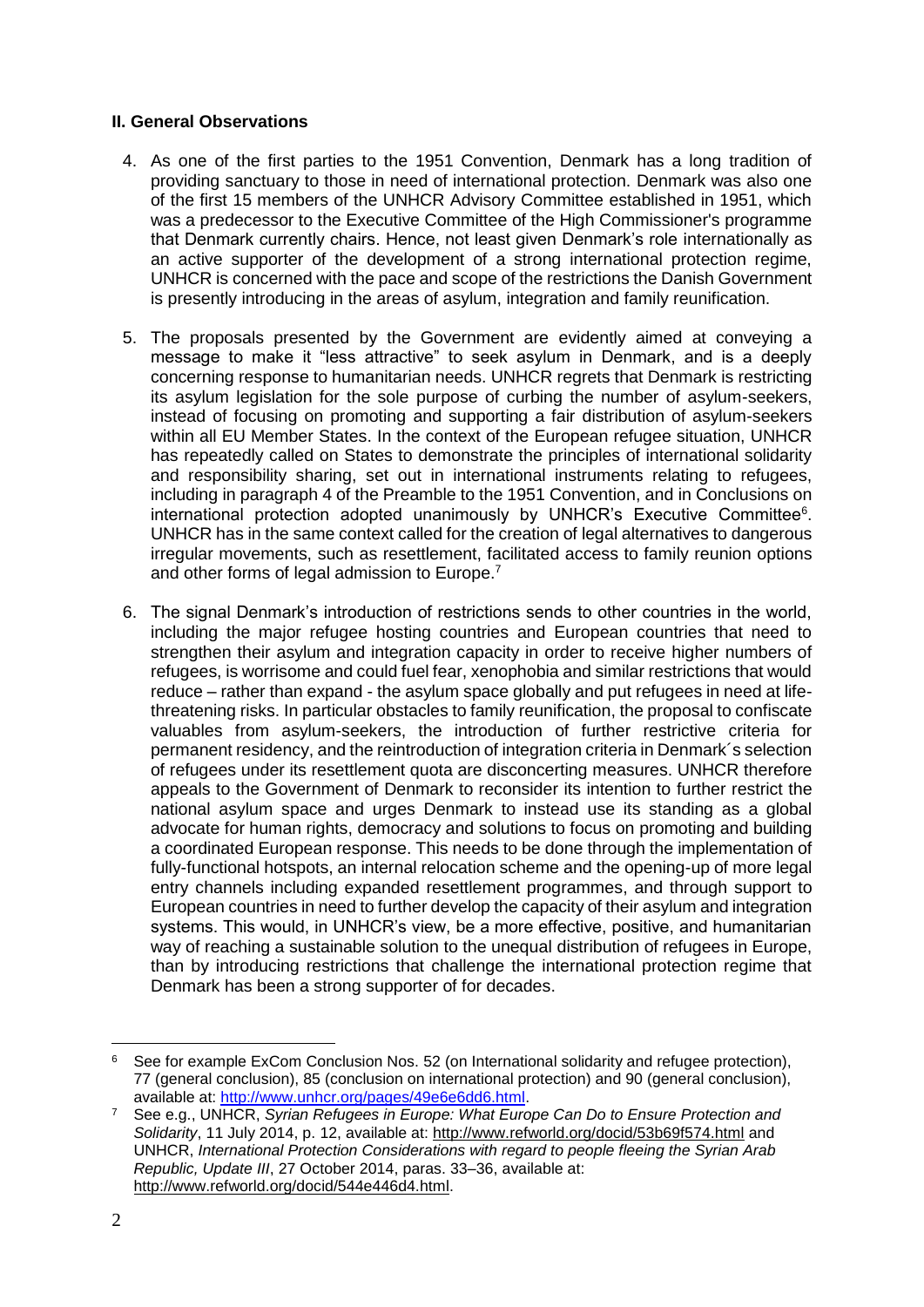# **III. Specific Observations**

## **a. Postponement of the right to family reunification for persons recognized under Article 7 (3) of the Aliens Act**

- 7. As UNHCR understands the Proposal, the right to family reunification will further be postponed for beneficiaries of temporary subsidiary protection (i.e. individuals recognized as in need of protection under the Danish *Aliens Act*, Article 7 (3), due to a situation of indiscriminate violence in their countries of origin (*vilkårlig voldsudøvelse og overgreb på civile*)). <sup>8</sup> According to the Proposal, beneficiaries of temporary subsidiary protection would only be able to apply for reunification with their families after the holder of the status has resided in Denmark for three years (i.e. after the initial one year permit, plus two consecutive one-year extensions). Today, family reunification can be initiated after the beneficiary of temporary subsidiary protection has completed the first year of residence. Individuals would still retain the possibility of applying for family reunification before that, if the conditions set out in Article 9 c of the *Aliens Act* are met, that is, if "special circumstances" are at hand, for example, relating to the best interests of the child.
- 8. In the Explanatory Memorandum to the Proposal, the Government acknowledges that the three-year residence requirement for eligibility for family reunification might not be consistent with Article 8 of the European Convention of Human Rights<sup>9</sup> (hereafter "ECHR"). However, it further concludes that, as the residence permit of the beneficiary of temporary subsidiary protection residing in Denmark is only valid for one year at a time, his/her links to Denmark will be limited; the Proposal therefore assesses that the proposed measures should be in compliance with the ECHR.
- 9. UNHCR reiterates the recommendations contained in its "Observations on the proposed amendments to the Danish Aliens Act: Lov om ændring af udlændingeloven (Midlertidig beskyttelsesstatus for visse udlændinge samt afvisning af realitetsbehandling af asylansøgninger, når ansøgeren har opnået beskyttelse i et andet EU-land mv.)",<sup>10</sup> submitted to the Danish Government in November 2014. In these, UNHCR advised Denmark to refrain from denying beneficiaries of temporary subsidiary protection the right to apply for family reunification during the first year on this status. UNHCR urged Denmark to instead facilitate family reunification for all beneficiaries of international protection in a pro-active manner, including for all children within the meaning of the Convention on the Rights of the Child (hereafter "CRC") <sup>11</sup> and for extended family members of Syrians who have been granted some form of protection, including subsidiary protection.
- 10. In the aforementioned Observations from November 2014, UNHCR also underlined that it characterizes the flight of civilians from Syria as a *refugee* movement, and notes that

<sup>8</sup> The provision in Article 7(3) of the Aliens Act was adopted in November 2014, and entered into force in 2015.

<sup>9</sup> Council of Europe, *European Convention for the Protection of Human Rights and Fundamental Freedoms, as amended by Protocols Nos. 11 and 14*, 4 November 1950, ETS 5, [http://www.refworld.org/docid/3ae6b3b04.html.](http://www.refworld.org/docid/3ae6b3b04.html)

<sup>10</sup> UNHCR Observations on the proposed amendments to the Danish Aliens Act: Lov om ændring af udlændingeloven (Midlertidig beskyttelsesstatus for visse udlændinge samt afvisning af realitetsbehandling af asylansøgninger, når ansøgeren har opnået beskyttelse i et andet EU-land mv.), November 2014, available at: [http://www.unhcr](http://www.unhcr-northerneurope.org/fileadmin/user_upload/Documents/PDF/Denmark/UNHCR_comments_on_proposal_to_amend_the_Danish_Aliens_Act_November_2014.pdf)[northerneurope.org/fileadmin/user\\_upload/Documents/PDF/Denmark/UNHCR\\_comments\\_on\\_pro](http://www.unhcr-northerneurope.org/fileadmin/user_upload/Documents/PDF/Denmark/UNHCR_comments_on_proposal_to_amend_the_Danish_Aliens_Act_November_2014.pdf) posal\_to\_amend\_the\_Danish\_Aliens\_Act\_November\_2014.pdf.

<sup>11</sup> UN General Assembly, Convention on the Rights of the Child, 20 November 1989, United Nations, Treaty Series, vol. 1577, p. 3, available at:<http://www.refworld.org/docid/3ae6b38f0.html>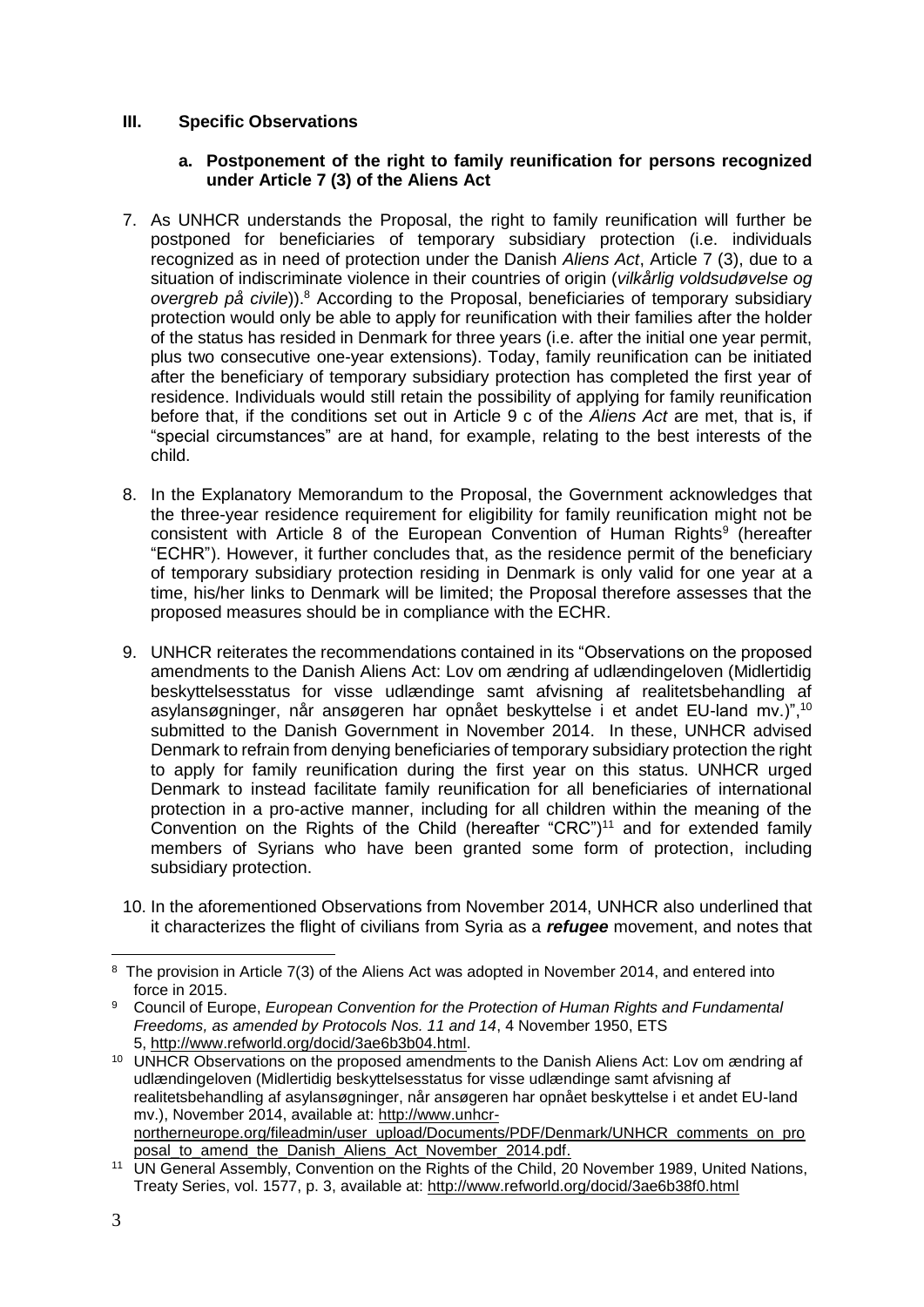many States in the EU today, including Denmark, grant Syrian asylum-seekers Convention refugee status rather than subsidiary forms of protection.<sup>12</sup> As the temporary subsidiary protection status was introduced in response to the increase in the number of Syrian asylum-seekers arriving to Denmark, UNHCR continues to emphasize the importance of thoroughly assessing eligibility for Convention refugee status before resorting to the granting of subsidiary or temporary subsidiary protection status, especially when the differences in entitlements are so significant. In regard to persons who have fled Syria, UNHCR moreover recalls that it should be a priority to ensure that Syrians can join family members who are residing in European States, as a legal entry channel. This would also contribute to reducing the number of persons now having no other options for reaching safety but to embark on dangerous boat or risky overland journeys.<sup>13</sup>

11. While the 1951 Convention is silent on the question on family reunification and family unity, the Final Act of the United Nations Conference of Plenipotentiaries on the Status of Refugees and Stateless Persons recommends that Member States "take the necessary measures for the protection of the refugee's family, especially with a view to (…) [e]nsuring that the unity of the refugee's family is maintained particularly in cases where the head of the family has fulfilled the necessary conditions for admission to a particular country."<sup>14</sup> Furthermore, family unity is a fundamental and important human right contained in a number of international and regional instruments to which Denmark is a State party. These are the Universal Declaration of Human Rights, (Article 16(3); the International Covenant on Civil and Political Rights, (Article 17); the International Covenant on Economic, Social and Cultural Rights, (Article 10); the Convention on the Rights of the Child, (Article 16); as well as the European Convention for the Protection of Human Rights and Fundamental Freedoms (Article 8). Following separation caused by forced displacement such as from persecution and war, family reunification is often the only way to ensure respect for a refugee's right to family unity.<sup>15</sup>

## *Time-limits for family reunification procedures*

12. In the EU context, UNHCR welcomed the adoption of more favourable rules for refugees in the Family Reunification Directive,<sup>16</sup> including the possibility for refugees to reunite with their family as soon as they have been granted international protection status.<sup>17</sup> The European Commission similarly "considers that the humanitarian protection needs of persons benefiting from subsidiary protection do not differ from those of refugees, and

<sup>12</sup> UNHCR, *International Protection Considerations with regard to people fleeing the Syrian Arab Republic, Update III*, 27 October 2014, para. 21, available at: [http://www.refworld.org/docid/544e446d4.html.](http://www.refworld.org/docid/544e446d4.html)

<sup>13</sup> *Ibid.,* para. 34.

<sup>&</sup>lt;sup>14</sup> UN Conference of Plenipotentiaries on the Status of Refugees and Stateless Persons, *Final Act of the United Nations Conference of Plenipotentiaries on the Status of Refugees and Stateless Persons*, 25 July 1951, A/CONF.2/108/Rev.1, [http://www.unhcr.org/refworld/docid/40a8a7394.html.](http://www.unhcr.org/refworld/docid/40a8a7394.html)

<sup>&</sup>lt;sup>15</sup> UNHCR, Refugee Family Reunification. UNHCR's Response to the European Commission Green Paper on the Right to Family Reunification of Third Country Nationals Living in the European Union (Directive 2003/86/EC), February 2012, p. 3, available at: [http://www.refworld.org/docid/4f55e1cf2.html.](http://www.refworld.org/docid/4f55e1cf2.html)

<sup>16</sup> European Union: Council of the European Union, *Council Directive 2003/86/EC of 22 September 2003 on the Right to Family Reunification*, 3 October 2003, OJ L. 251/12-251/18; 3.10.2003, 2003/86/EC, available at: [http://www.refworld.org/docid/3f8bb4a10.html.](http://www.refworld.org/docid/3f8bb4a10.html)

<sup>17</sup> UNHCR, *Refugee Family Reunification. UNHCR's Response to the European Commission Green Paper on the Right to Family Reunification of Third Country Nationals Living in the European Union (Directive 2003/86/EC)*, February 2012, p. 4, available at: [http://www.refworld.org/docid/4f55e1cf2.html.](http://www.refworld.org/docid/4f55e1cf2.html)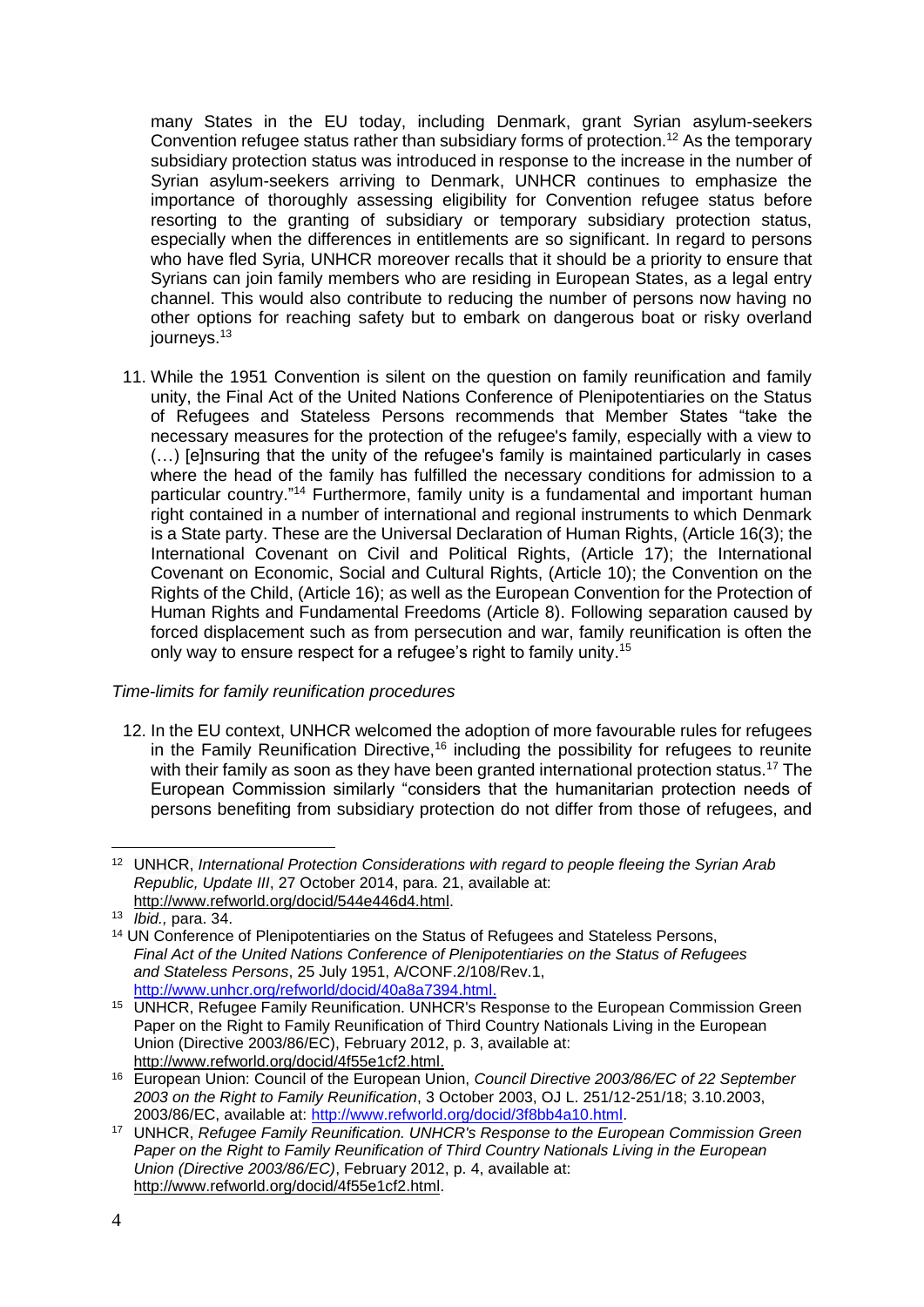encourages Member States to adopt rules that grant similar rights to refugees and beneficiaries of temporary or subsidiary protection<sup>"18</sup>. UNHCR thus welcomes the fact that, despite the exclusion of beneficiaries of subsidiary protection from the scope of the Directive, most EU Member States do not apply time limits for the family reunification of beneficiaries of subsidiary protection. As the humanitarian needs of persons benefiting from subsidiary protection are not different from those of refugees, UNHCR believes there is no reason to distinguish between Convention refugees and beneficiaries of various forms of subsidiary protection in their entitlements to family reunification and the right to family life.

- 13. In this respect, UNHCR wishes to draw attention to the case law of the European Court of Human Rights (hereafter "ECtHR"). The ECtHR has held that a difference of treatment in "analogous, or relevantly similar, situations", is discriminatory if it has no objective and reasonable justification, "in other words, if it does not pursue a legitimate aim or if there is not a reasonable relationship of proportionality between the means employed and the aim sought to be realised."<sup>19</sup> The protection conferred by Article 14 of the ECHR (the prohibition of discrimination)<sup>20</sup> is not limited to different treatment based on characteristics which are personal in the sense that they are innate or inherent, but also relate to the individual's immigration status.<sup>21</sup> The Council of Europe Committee of Ministers have also adopted a Recommendation on family reunion,  $22$  which equally applies to refugees and "other persons in need of international protection".
- 14. Furthermore, the Court of Justice of the European Union has held that the duration of residence in the EU Member States is only one of the factors that must be taken into account when considering an application for family reunification, and that a waiting period cannot be imposed without taking into account, in specific cases, all the relevant factors, while having due regard to the best interests of minor children.<sup>23</sup> The ECtHR has concluded that preventing a temporary residence permit holder of five years from family reunification was in breach of Articles 8 and 14 of the ECHR. <sup>24</sup>

<sup>&</sup>lt;u>.</u> <sup>18</sup> Communication from the Commission to the European Parliament and the Council on guidance for application of Directive 2003/86/EC on the right to family reunification, Brussels, 3.4.2014, COM(2014) 210 final, para. 6.2, available at: [http://ec.europa.eu/dgs/homeaffairs/e](http://ec.europa.eu/dgs/homeaffairs/e-library/documents/policies/immigration/familyreunification/docs/guidance_for_application_of_directive_on_the_right_to_family_reunification_en%20.pdf)[library/documents/policies/immigration/familyreunification/docs/guidance\\_for\\_application\\_of\\_directi](http://ec.europa.eu/dgs/homeaffairs/e-library/documents/policies/immigration/familyreunification/docs/guidance_for_application_of_directive_on_the_right_to_family_reunification_en%20.pdf) [ve\\_on\\_the\\_right\\_to\\_family\\_reunification\\_en .pdf.](http://ec.europa.eu/dgs/homeaffairs/e-library/documents/policies/immigration/familyreunification/docs/guidance_for_application_of_directive_on_the_right_to_family_reunification_en%20.pdf)

<sup>19</sup> *Hode and Abdi v. The United Kingdom*, (Application no. 22341/09), European Court of Human Rights, 6 November 2012, para. 45, available at: [http://www.refworld.org/docid/509b93792.html.](http://www.refworld.org/docid/509b93792.html)

<sup>&</sup>lt;sup>20</sup> Article 14 states: "the enjoyment of the rights and freedoms set forth in this Convention shall be secured without discrimination on any ground such as sex, race, colour, language, religion, political or other opinion, national or social origin, association with a national minority, property, birth or other status."

<sup>21</sup> *Hode and Abdi v. The United Kingdom*, (Application no. 22341/09), European Court of Human Rights, 6 November 2012, paras. 46–47, available at: [http://www.refworld.org/docid/509b93792.html.](http://www.refworld.org/docid/509b93792.html)

<sup>22</sup> Council of Europe: Committee of Ministers, *Recommendation N° R (99) 23 of the Committee of Ministers to Member States on Family Reunion for Refugees and Other Persons in Need of International Protection*, 15 December 1999, Rec(99)23, available at: [http://www.refworld.org/docid/3ae6b39110.html.](http://www.refworld.org/docid/3ae6b39110.html)

<sup>&</sup>lt;sup>23</sup> Communication from the Commission to the European Parliament and the Council on guidance for application of Directive 2003/86/EC on the right to family reunification, Brussels, 3.4.2014, COM(2014) 210 final, p. 17.

<sup>24</sup> *Hode and Abdi v. The United Kingdom*, (Application no. 22341/09), Council of Europe: European Court of Human Rights, 6 November 2012, available at: [http://www.refworld.org/docid/509b93792.html.](http://www.refworld.org/docid/509b93792.html)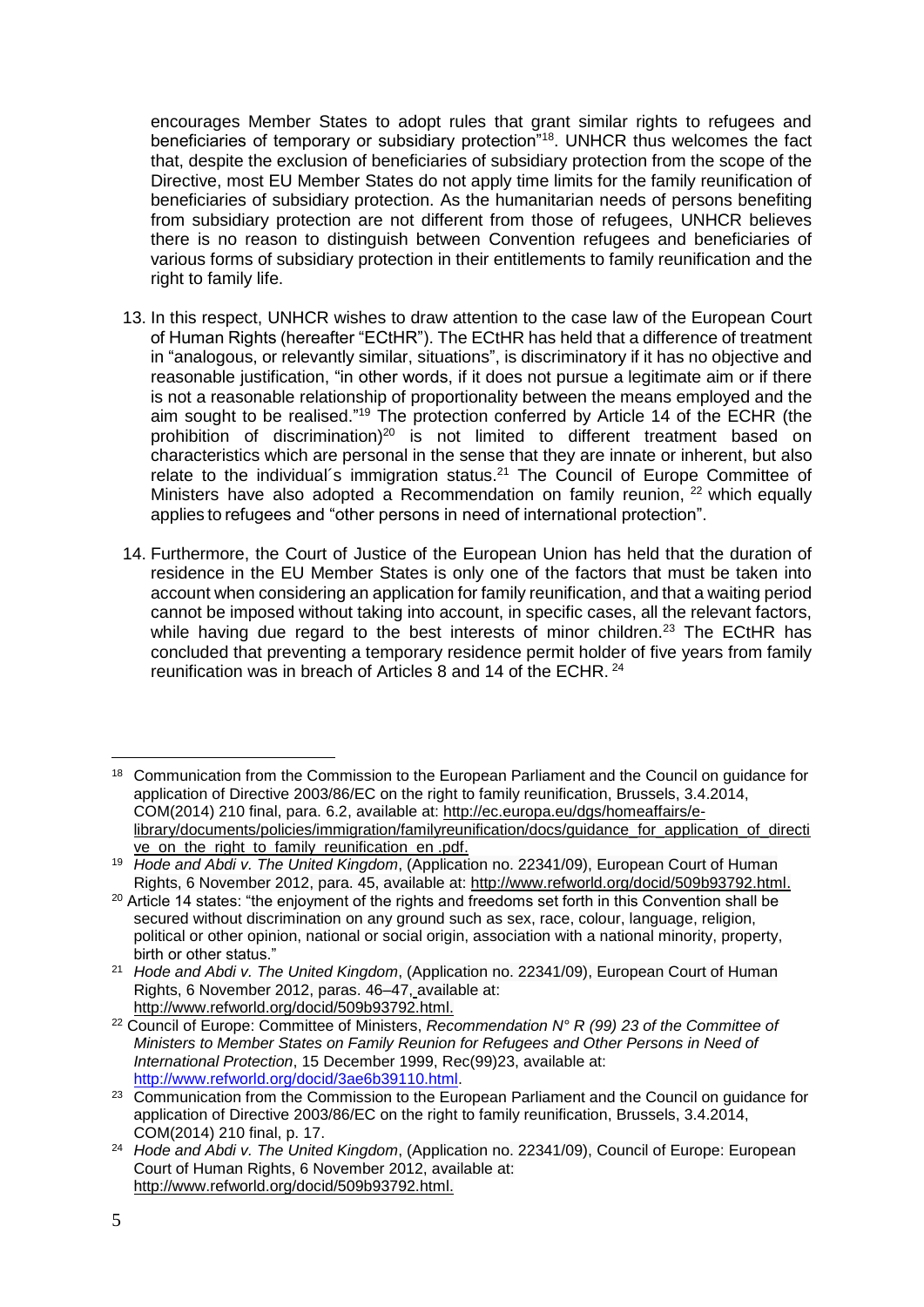# *Child-specific rights in relation to family reunification*

- 15. A child´s right to family life is specifically protected under Articles 9, 10 and 16 of the Convention on the Rights of the Child. The Proposal observes that family reunification applications involving a child should be dealt with in a *positive, humane and expeditious* manner, and that the child has the right to maintain a regular and direct contact with both parents, according to Article 10 of the CRC. In the Explanatory Memorandum to the Proposal, the Government, however, concludes that children do not have an unconditional right to family reunification.
- 16. As highlighted by UNICEF, all judicial and administrative processes concerning children need to be pursued as quickly as possible. Delay and uncertainty can be extremely prejudicial to children's healthy development. From the child´s perspective, any period of time is significantly longer in the life of a child than in that of an adult.<sup>25</sup> While UNHCR welcomes the fact that family reunification can be granted before three years of residence under certain circumstances, for example where the best interests of the child so requires, UNHCR is concerned that the prolongation of the waiting period for eligibility for family reunification will have a detrimental impact on the well-being and safety of many children.
- 17. UNHCR further notes that the right to family reunification for children continues to be limited to children under 15 years of age. UNHCR reiterates that children below the age of 18 are by UNHCR and in many other jurisdictions considered part of the nuclear family and eligible for family reunification.<sup>26</sup> Dependency may usually be assumed to exist when a person is under the age of 18 years, but continues if the individual (over the age of 18) in question remains within the family unit and retains economic, social and emotional bonds. An age limit of 18 years or the age of majority is also consistent with Article 1 of the Convention on the Rights of the Child. UNHCR's Executive Committee has also called for facilitated entry on the basis of liberal criteria of family members of persons recognized to be in need of international protection.<sup>27</sup> UNHCR would therefore, again, like to take this opportunity to express its concern over the current legislation and practice, which denies children above 15 years the right to reunify with parents who have been granted international protection in Denmark.

# *The importance of family reunification for the integration process*

18. The ability to reunify with one's family also facilitates the integration process, which States are requested to facilitate as far as possible, pursuant to Article 34 in the 1951 Convention. Separation of family members during forced displacement and flight can have devastating consequences on peoples' well-being, as well as on their ability to rehabilitate from traumatic experiences of persecution and war and inhibit their ability to learn a new language, search for a job and adapt to their country of asylum.<sup>28</sup> The

<u>.</u>

<sup>&</sup>lt;sup>25</sup> UNICEF, Implementation Handbook for the Convention on the Rights of the Child: Fully Revised Third Edition, September 2007, available at: [http://www.unicef.org/publications/index\\_43110.html.](http://www.unicef.org/publications/index_43110.html) See also, UN Committee on the Rights of the Child (CRC), General comment No. 14 (2013) on the right of the child to have his or her best interests taken as a primary consideration (art. 3, para. 1), 29 May 2013, CRC /C/GC/14, para. 60, available at: [http://www.refworld.org/docid/51a84b5e4.html.](http://www.refworld.org/docid/51a84b5e4.html)

<sup>26</sup> UN High Commissioner for Refugees (UNHCR), *Note on Family Reunification*, 18 July 1983, paras.

<sup>5 (</sup>b) and (c), available at:<http://www.refworld.org/docid/3bd3f0fa4.html>

<sup>27</sup> UNHCR, *Conclusion on Local Integration*, 7 October 2005, No. 104 (LVI) - 2005, available at: [http://www.refworld.org/docid/4357a91b2.html.](http://www.refworld.org/docid/4357a91b2.html)

<sup>&</sup>lt;sup>28</sup> UNHCR, A New Beginning: Refugee Integration in Sweden - It's about time!, September 2013, available at: [http://www.refworld.org/docid/5295a60e4.html.](http://www.refworld.org/docid/5295a60e4.html)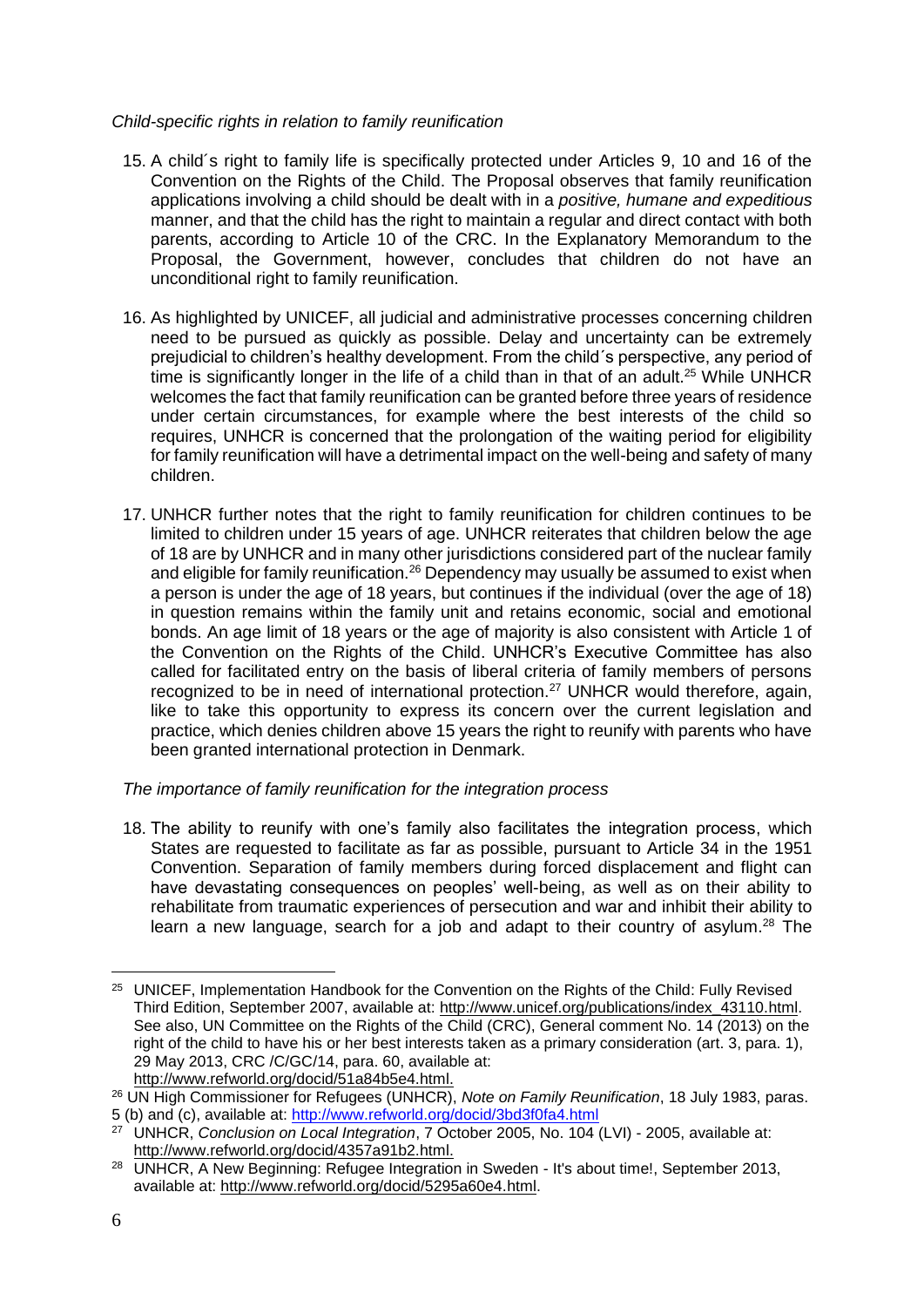UNHCR ExCom Conclusion No. 104 on local integration, $^{29}$  (which Denmark – as a member of the Executive Committee – has participated in drafting) notes the potential role of family members in promoting the smoother and more rapid integration of refugee families given that they can reinforce the social support system of refugees. Research consequently shows that, in most cases, family reunification is the first priority for refugees upon receiving status.<sup>30</sup>

**Summary of UNHCR recommendations in relation to family reunification** UNHCR recommends that the Government of Denmark

- Proactively facilitates, through law, policy and in practice, family reunification for all beneficiaries of international protection, including those covered by the new temporary subsidiary protection status in Article 7.3 of the *Aliens Act*, and all children within the meaning of the Convention on the Rights of the Child, as well as extended family members of Syrians who have been granted some form of protection in Denmark; and therefore
- Withdraws the proposal to further delay the right of beneficiaries of temporary subsidiary protection to seek reunification with their family members, until three years have lapsed on this status;
- Provides beneficiaries of subsidiary protection, including temporary subsidiary protection, access to family reunification under the same favourable rules as those applied to Convention refugees;
- Grants all children below 18 years the right to reunify with, at a minimum, their parents and minor siblings; and
- Implements family reunification mechanisms that are swift and efficient in order to bring families together as early as possible.

# **b. Restricted conditions for obtaining a permanent residence permit, and proposal to reduce duration of temporary residence permits**

# *Increased eligibility requirements for permanent residence permits*

- 19. According to the Proposal, the eligibility requirements for permanent residency will be further restricted. As UNHCR understands the Proposal, the same requirements will apply to all aliens, including refugees and beneficiaries of other forms of protection. The proposed basic requirements that applicants have to meet are the following:
	- 1) **Legal residence:** Six (6) years (instead of the current five (5) years)
	- 2) **Criminality:** prison sentence of one (1) year or more precludes the granting of permanent residence altogether (instead of the current 1 year and 6 months prison sentence). Individuals convicted of a less serious crime have to wait for a specified period of time to become eligible to apply after serving

<sup>1</sup> <sup>29</sup> UNHCR, *Conclusion on Local Integration*, 7 October 2005, No. 104 (LVI) - 2005, available at: [http://www.refworld.org/docid/4357a91b2.html.](http://www.refworld.org/docid/4357a91b2.html)

<sup>30</sup> UNHCR, *A New Beginning: Refugee Integration in Europe, September 2013*, [http://www.refworld.org/docid/522980604.html.](http://www.refworld.org/docid/522980604.html)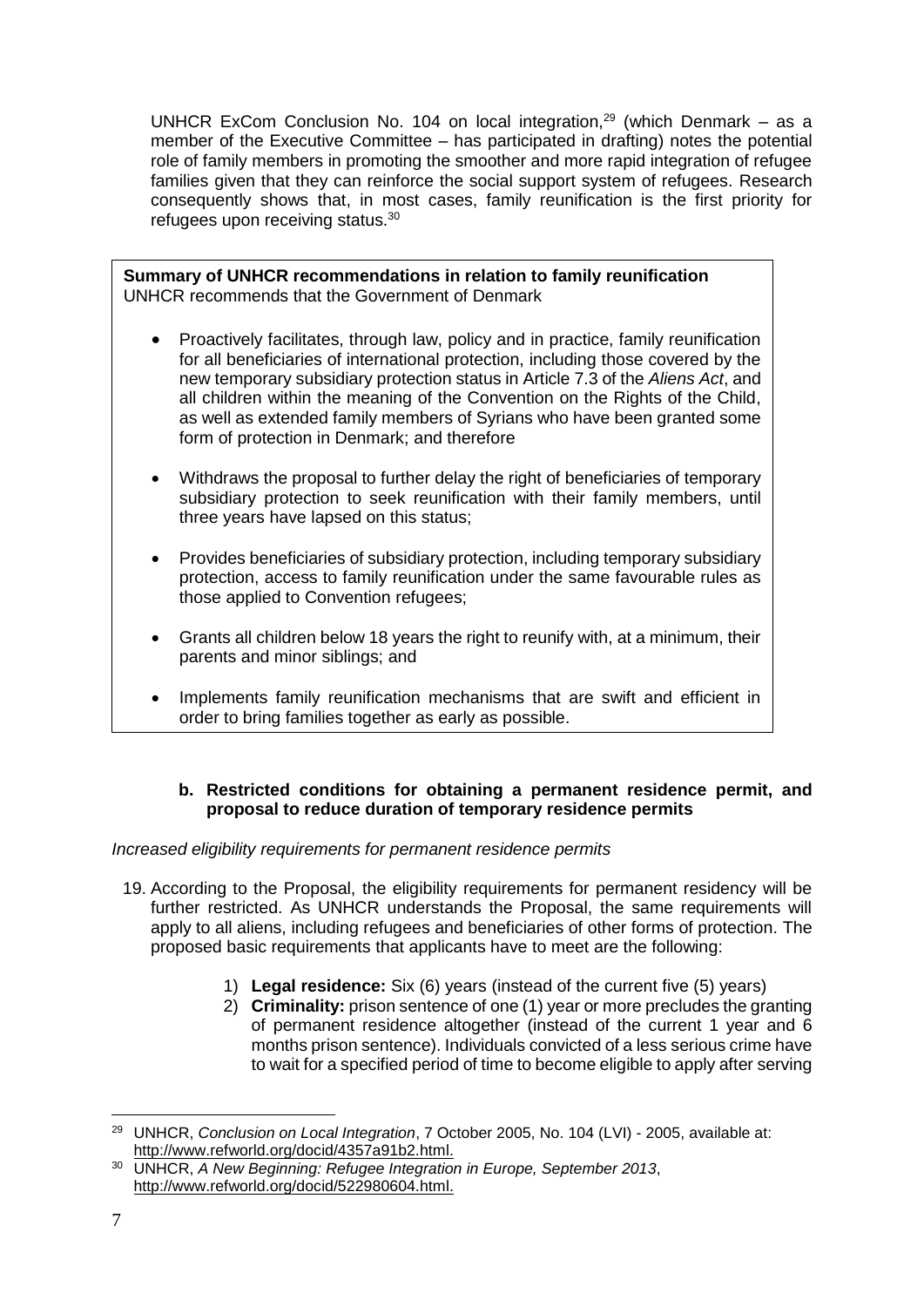their sentence. These waiting periods will be prolonged by fifty (50) per cent.

- 3) **Danish skills:** passing of Danish Level 2 test (instead of the current Level 1)
- 4) **Employment:** Full-time employment during two and a half (2.5) out of the last three (3) years at the time of application (instead of the current part or full-time studies or work during three (3) of the past five (5) years). Studies and part-time work will thus no longer count.
- 20. In addition to the four criteria listed above, an applicant would need to fulfil two out of the four following criteria in order to be eligible for a permanent residence permit:
	- i. **Citizenship test / Active citizenship:** Passing a citizenship test or "having been involved in Danish society" during one (1) year in the form of serving on a political board, being a sports team instructor or having "worked for the common good".
	- ii. **Employment/Studies:** Full time employment (studies not valid) during four (4) out of the last four years and 6 months (4.5 years).
	- iii. **Gross yearly income:** 275,000 Danish Crowns (approx. 40,000 USD)
	- iv. **Danish skills:** Danish Level 3.
- 21. Aliens having reached retirement age only have to fulfil one of the four additional requirements. Applicants under the age of 18 are also not subjected to the same requirements.
- 22. The Proposal also foresees the abolition of the waiver in Article 11 (15) of the *Aliens Act*, whereby some of the requirements could be waived if an individual has resided legally in the country for the past 8 consecutive years. As refugees are expected to integrate into Danish society to the same extent as other aliens, waiving requirements simply due to long residence will no longer be possible. To further provide incentives for integration, the Proposal introduces a "fast track" avenue for applicants who meet both the basic four and all the additional four requirements, to be granted permanent residence permits after four years of residence.
- 23. The timely grant of a secure legal status and residency rights are essential factors in the integration process.<sup>31</sup> UNHCR has observed that the duration of residence permits has a considerable impact on refugees' abilities to integrate, and that short-term residence permits can be detrimental to refugees' security and stability.<sup>32</sup> In order to take into account the special position of refugees, UNHCR recommends that permanent residence should be granted, at the latest, after a three year residence period,<sup>33</sup> and that this timeframe should also apply to beneficiaries of subsidiary protection statuses. While acknowledging that Denmark has opted out of the EU *acquis* on asylum, UNHCR wishes to note that it has reiterated this recommendation in commentaries to the EU *acquis,* for example in relation to the three-year residence period established by the EU Qualification Directive.<sup>34</sup>

<u>.</u>

<sup>31</sup> UNHCR Executive Committee, *Conclusion No. 104*, para. (j), UNHCR, *Thematic Compilation of Executive Committee Conclusions*, August 2009, 4th edition, available at: [http://www.refworld.org/docid/4a7c4b882.html.](http://www.refworld.org/docid/4a7c4b882.html)

<sup>32</sup> UNHCR, *Note on the Integration of Refugees in the European Union*, para. 18, May 2007, available at: [http://www.refworld.org/docid/463b24d52.html.](http://www.refworld.org/docid/463b24d52.html)

<sup>33</sup> *Ibid.,* para. 20.

<sup>&</sup>lt;sup>34</sup> UNHCR comments on the European Commission's proposal for a Directive of the European Parliament and of the Council on minimum standards for the qualification and status of third country nationals or stateless persons as beneficiaries of international protection and the content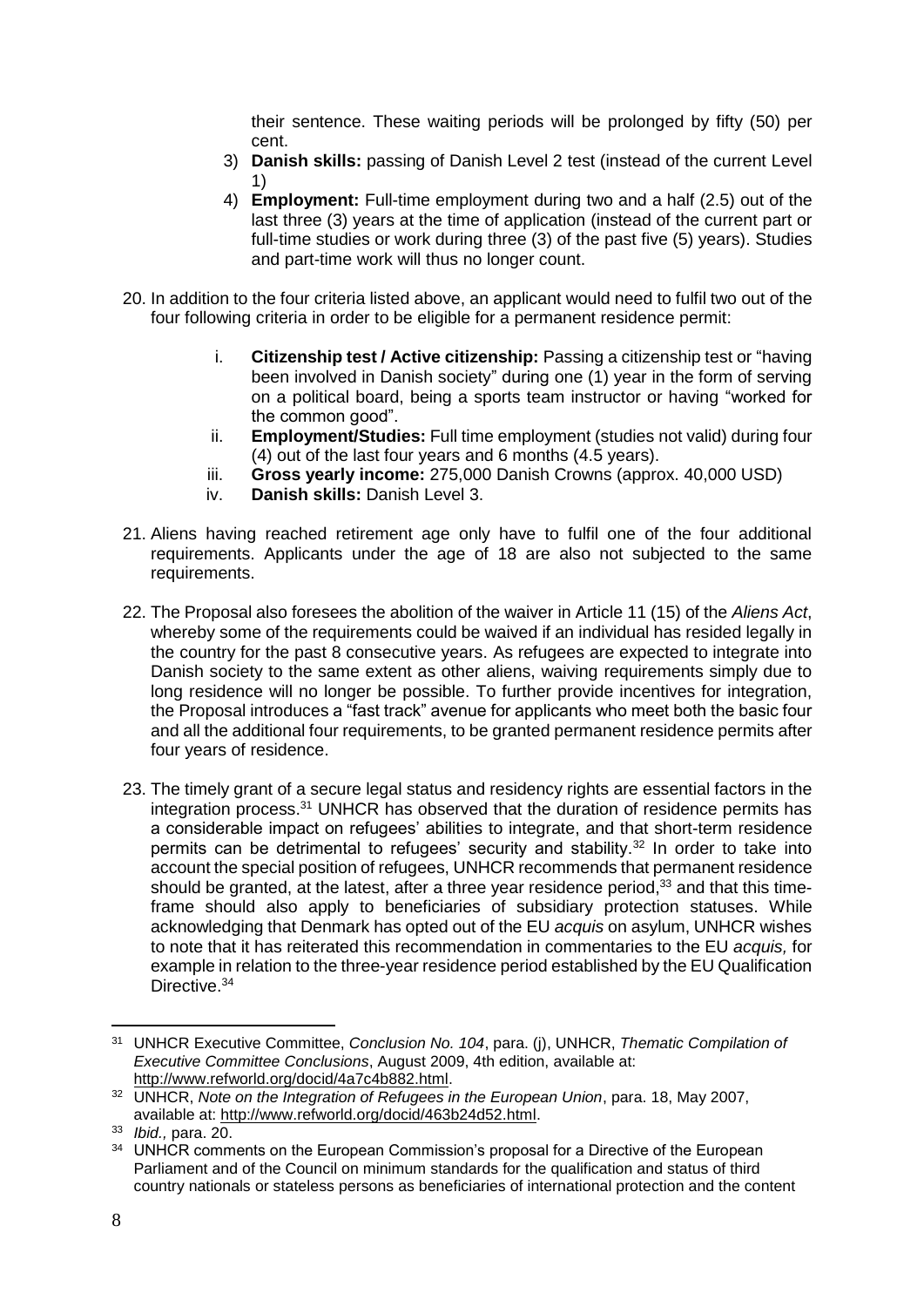24. UNHCR considers that the proposed measures – in particular the increase from five to six years of legal residence to be eligible for permanent residence - will further undermine the ability of beneficiaries of international protection to integrate in Denmark, and thus the Danish Government's expressed aim to improve the integration process. The Proposed measures are moreover contrary to the guidance provided in UNHCR's Executive Committee Conclusion No. 104 on local integration, which affirms "the particular importance of the legal dimension of integration, which entails the host State granting refugees a secure legal status and a progressively wider range of rights and entitlements that are broadly commensurate with those enjoyed by its citizens and, over time, the possibility of naturalizing".<sup>35</sup> In UNHCR's view, the combined requirements of years of residency, language skills and employment will be very difficult for many refugees and other beneficiaries of protection to meet. The temporary nature of their legal status and restrictions on the right to bring their family members also risk having a demotivating effect on integration. UNHCR considers that the proposed restrictions on residency rights contemplated by the Danish Government would lead to a "retrogression," rather than a progressive realization of rights.

#### *Shortened duration of temporary residence permits*

- 25. UNHCR also notes with concern that the Government intends to shorten the duration of first time and extended residence permits granted to Convention refugees and beneficiaries of subsidiary and temporary subsidiary protection. These intentions of the Government were included in the 'asylum package' announced on 13 November 2015, and are detailed as follows in the Proposal, which states that these changes will be made in subsidiary legislation:
	- **Convention refugee status holders:** The first permit granted will have a duration of two (2) years, with a possibility of an extension for another two (2) years (currently, a Convention refugee is granted a residence permit for five (5) years + five (5) year extension).
	- **Subsidiary protection status holders:** The first permit granted will have a duration of one (1) year, with a possible extension for another two (2) years (currently, a Subsidiary Protection beneficiary is granted a residence permit for five (5) years + five (5) year extension).
	- **Temporary Subsidiary Protection holders:** The first permit granted will have a duration of one (1) year, with a possibility of an extension for another one (1) year, followed by a possibility of another one (1) year extension. Thereafter, a two (2) year residence permit can be granted. (Currently, a Temporary Subsidiary Protection beneficiary is granted a residence permit for one (1) year, with a possible extension for another two (2) years).
- 26. UNHCR regrets the intention of the Danish Government to shorten the duration of residence permits granted initially, and/or upon extension to beneficiaries of international protection for the reasons outlined above in paras 23 and 24. In UNHCR's "Observations on the proposed amendments to the Danish Aliens Act: Lov om ændring af udlændingeloven (Midlertidig beskyttelsesstatus for visse udlændinge samt afvisning af realitetsbehandling af asylansøgninger, når ansøgeren har opnået beskyttelse i et andet EU-land mv.)", the Office already expressed concern that the one-year duration of the residence permit granted to beneficiaries of the temporary subsidiary protection status would hamper their possibilities to integrate, including acquiring the language, finding

of the protection granted (COM(2009)551, 21 October 2009), available at: [http://www.unhcr.org/4c5037f99.pdf.](http://www.unhcr.org/4c5037f99.pdf)

<sup>35</sup> UNHCR, *Conclusion on Local Integration*, 7 October 2005, No. 104 (LVI) - 2005, para (l), available at: [http://www.refworld.org/docid/4357a91b2.html.](http://www.refworld.org/docid/4357a91b2.html)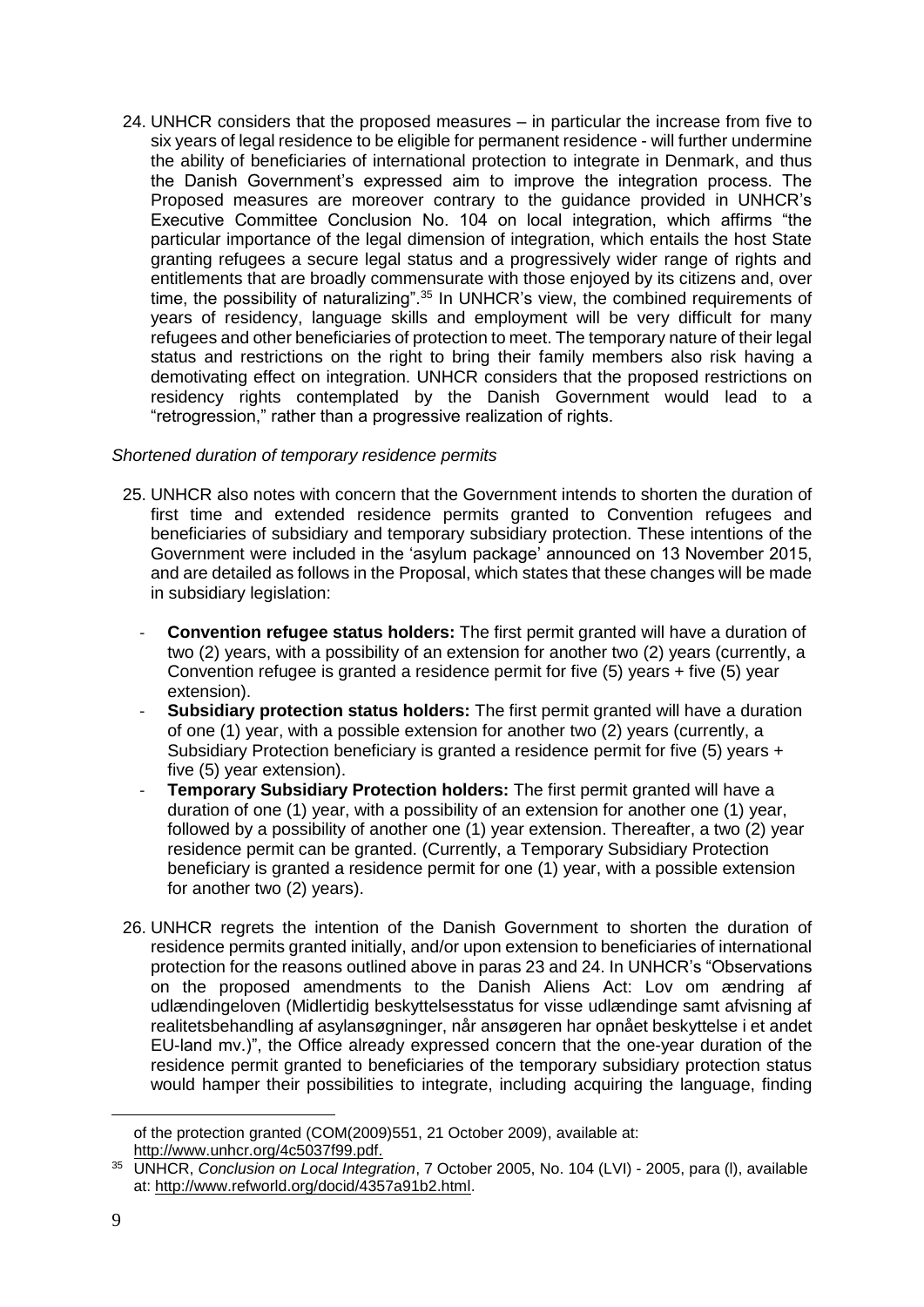employment and housing. <sup>36</sup> These concerns are even more relevant now, in the context of the envisaged changes to the duration of residence permits.

**Summary of UNHCR recommendations in relation to residence permits** UNHCR recommends that the Government of Denmark

- Ensures that refugees and other beneficiaries of international protection receive long-term residence rights at an early stage, either immediately or at the latest following the expiry of the initial permit, as shorter-term residency has been proven to have a negative impact on refugees' sense of belonging and motivation to integrate; and in this regard
- Reconsiders the proposal to extend the time before a beneficiary of international protection can be eligible to apply for a permanent residence permit, as well as the other requirements that need to be fulfilled, in recognition of the fact that a secure legal status facilitates the integration process;
- Reconsiders the proposal to reduce the duration of initial and/or extended residence permits granted to Convention refugees as well as to beneficiaries of the subsidiary and temporary subsidiary protection status, on the basis of UNHCR's advice that frequent periodic reviews of individuals' international protection needs often undermine the individuals' sense of security, and in recognition of the fact that a secure legal status facilitates the integration process. In this regard, UNHCR thus also recommends that the period of validity of residence permits provided to beneficiaries of subsidiary protection and temporary subsidiary protection be the same as that for 1951 Convention refugees.

# **c. Expanded use of the possibility to cease international protection**

- 27. According to current Danish legislation, Convention Travel Documents ("CTDs") and Aliens passports contain a travel restriction to the country of origin of the refugee or beneficiary of subsidiary protection. The restriction is lifted when the person has resided in Denmark for a period of 10 years or more. The restriction can be temporarily lifted before the 10 year limit upon application and the applicant has to specify the purpose and dates of travel to the Danish authorities. When an individual travels on vacation or for other shorter visits to his/her country of origin, the Danish Immigration Service is obliged to make an assessment whether the individual remains in need of protection following his/her return.
- 28. In UNHCR's understanding, the Proposal introduces a provision stating that a refugee who has voluntarily traveled to his or her country of origin has, him/herself, created a presumption, that the reasons on the basis of which s/he was granted protection have changed to such an extent, that s/he is no longer in need of international protection. The burden placed on the beneficiary of international protection to prove that s/he is no longer in need of protection is thus increased. Though it is not explicitly stated in the Proposal, that the possibility to cease the protection status applies to Convention refugees as well

<sup>&</sup>lt;sup>36</sup> UNHCR Observations on the proposed amendments to the Danish Aliens Act: Lov om ændring af udlændingeloven (Midlertidig beskyttelsesstatus for visse udlændinge samt afvisning af realitetsbehandling af asylansøgninger, når ansøgeren har opnået beskyttelse i et andet EU-land mv.), November 2014, available at: [http://www.unhcr](http://www.unhcr-northerneurope.org/fileadmin/user_upload/Documents/PDF/Denmark/UNHCR_comments_on_proposal_to_amend_the_Danish_Aliens_Act_November_2014.pdf)[northerneurope.org/fileadmin/user\\_upload/Documents/PDF/Denmark/UNHCR\\_comments\\_on\\_pro](http://www.unhcr-northerneurope.org/fileadmin/user_upload/Documents/PDF/Denmark/UNHCR_comments_on_proposal_to_amend_the_Danish_Aliens_Act_November_2014.pdf) [posal\\_to\\_amend\\_the\\_Danish\\_Aliens\\_Act\\_November\\_2014.pdf.](http://www.unhcr-northerneurope.org/fileadmin/user_upload/Documents/PDF/Denmark/UNHCR_comments_on_proposal_to_amend_the_Danish_Aliens_Act_November_2014.pdf)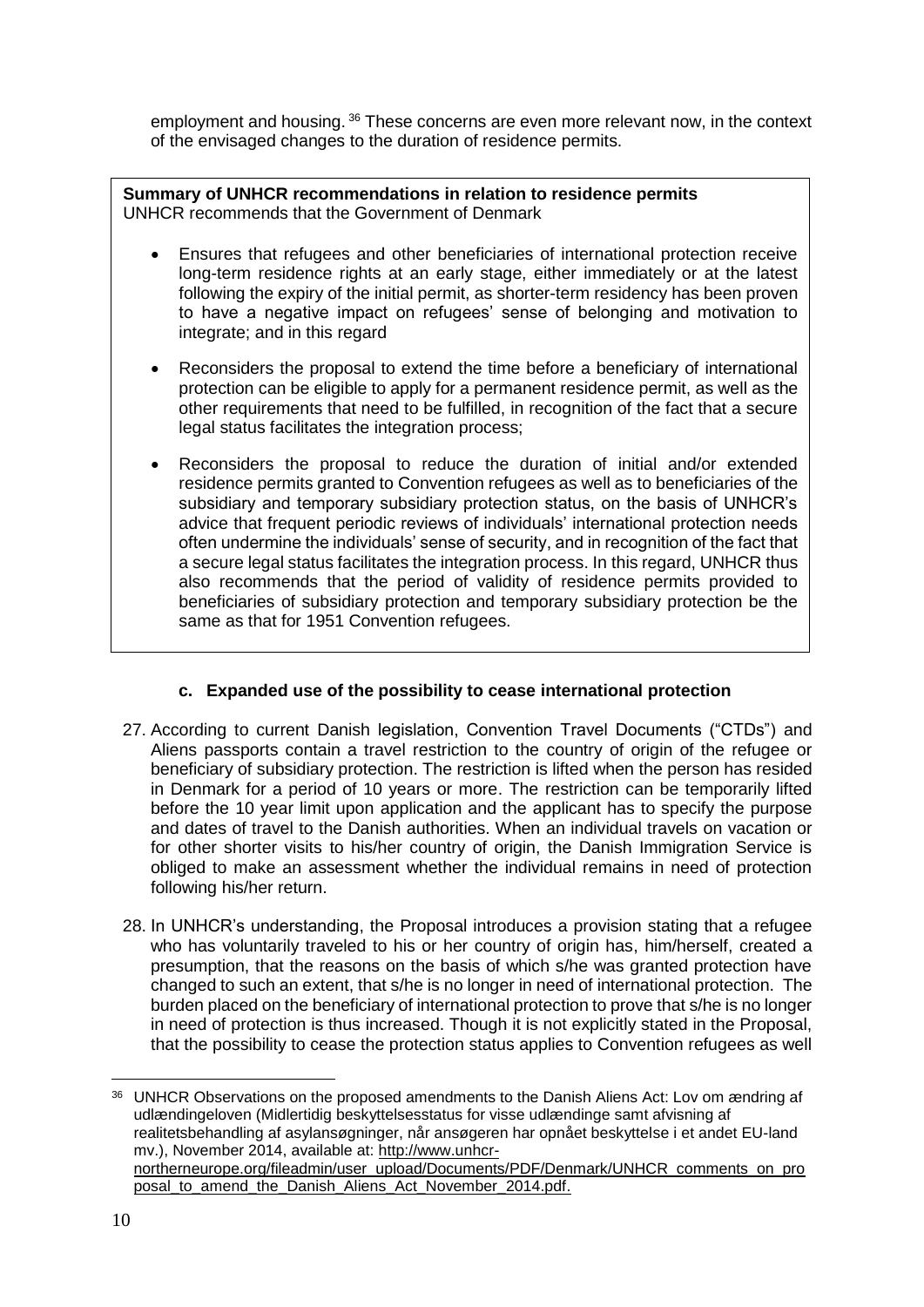as to holders of subsidiary protection and temporary subsidiary protection, UNHCR assumes this is the case as the Proposal refers to § 7 of the *Aliens Act*.

- 29. The 1951 Convention recognizes that refugee status ends under certain clearly defined conditions. This means that once an individual is determined to be a refugee, their status is maintained unless they fall within the terms of one of the cessation clauses contained in Article 1 C of the 1951 Convention or their status is cancelled or revoked. Refugee status may cease either through the actions of the refugee (Article 1 C (1) to (4)), such as by re-establishment in his or her country of origin, or through fundamental changes in the objective circumstances in the country of origin (Article 1 C (5) and (6)). The cessation clauses are exhaustively enumerated, that is, no additional grounds would justify a conclusion that international protection is no longer required.<sup>37</sup>
- 30. It needs to be underlined that the cessation clauses are rarely invoked, in recognition of the need to respect a basic degree of stability for refugees and the overarching objective of international protection, namely to find durable solutions for refugees in the form of integration in the country of asylum, resettlement to a third State, or voluntary repatriation to the country of origin, when this is possible in safety and dignity.
- 31. The Proposal does not specify which of the cessation clauses the Government intends to apply to refugees who travel to the country where they fear(ed) persecution or a neighbouring country. With respect to refugees who return to their countries of origin, UNHCR however wishes to draw attention to what the UNHCR Handbook states in reference to Article 1C(4) of the 1951 Convention. The term "voluntary reestablishment" in the country where persecution was feared is to be understood

"as return to the country of nationality or former habitual residence with a view to permanently residing there. A temporary visit by a refugee to his former home country, not with a national passport but, for example, with a travel document issued by his country of residence, does not constitute "re-establishment" and will not involve loss of refugee status under the present clause."<sup>38</sup>

- 32. While the refugee may reasonably be expected to explain his or her conduct, States initiating cessation procedures against recognized Convention refugees bear the burden of proving that the refugee is no longer in need of international protection. The benefit of the doubt must be given to the refugee, which is consistent with the restrictive interpretation appropriate to the application of the cessation clauses. Moreover, the cessation clauses "should not be transformed into a trap for the unwary or a penalty for risky or naive conduct."39
- 33. UNHCR's Executive Committee Conclusion No. 103 on complementary forms of protection,<sup>40</sup> further recommends that "where it is appropriate to consider the ending of

<sup>1</sup> <sup>37</sup> UN High Commissioner for Refugees (UNHCR), *Guidelines on International Protection No. 3: Cessation of Refugee Status under Article 1C(5) and (6) of the 1951 Convention relating to the Status of Refugees (the "Ceased Circumstances" Clauses)*, 10 February 2003, HCR/GIP/03/03, para. 4, available at: [http://www.refworld.org/docid/3e50de6b4.html.](http://www.refworld.org/docid/3e50de6b4.html)

<sup>38</sup> UN High Commissioner for Refugees (UNHCR), *Handbook and Guidelines on Procedures and Criteria for Determining Refugee Status under the 1951 Convention and the 1967 Protocol Relating to the Status of Refugees*, December 2011, HCR/1P/4/ENG/REV. 3, para. 134, available at: [http://www.refworld.org/docid/4f33c8d92.html.](http://www.refworld.org/docid/4f33c8d92.html)

<sup>39</sup> Cambridge University Press, *Cessation of Refugee Protection*, June 2003, p. 525, available at: [http://www.refworld.org/docid/470a33bc0.html.](http://www.refworld.org/docid/470a33bc0.html)

<sup>40</sup> UNHCR, *Conclusion on the Provision of International Protection Including Through Complementary Forms of Protection*, 7 October 2005, No. 103 (LVI) - 2005, available at: [http://www.refworld.org/docid/43576e292.html.](http://www.refworld.org/docid/43576e292.html)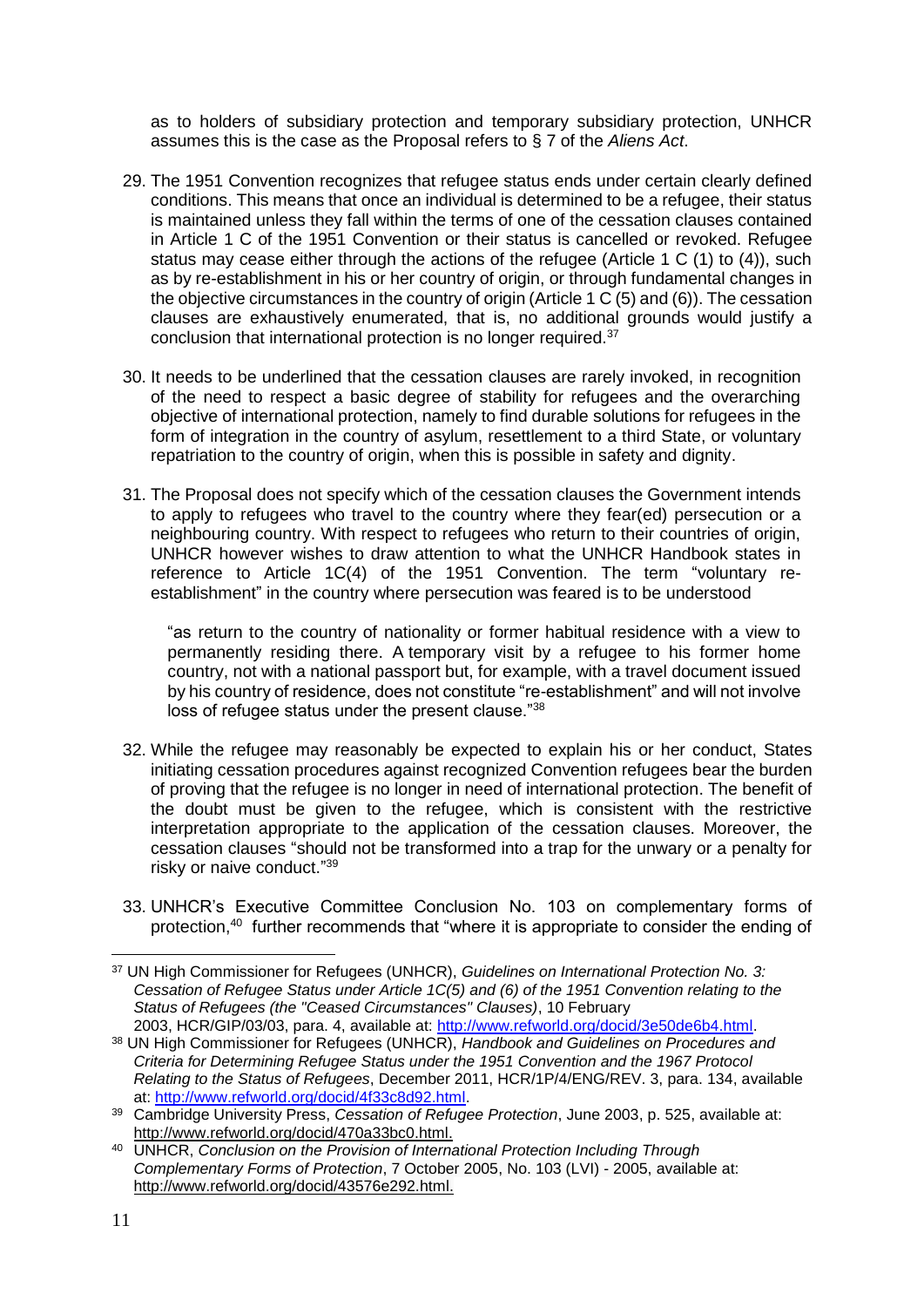complementary forms of protection, States adopt criteria which are objective and clearly and publicly enunciated; and notes that the doctrine and procedural standards developed in relation to the cessation clauses of Article 1C of the 1951 Convention may offer helpful guidance in this regard". In terms of procedural rights, whether international protection status has ceased should always be determined in a procedure in which the person concerned has an opportunity to bring forward any considerations and reasons to refute the applicability of the cessation clauses. The burden of proof that the criteria of the cessation provisions have been fully met lies with the country of asylum.

- 34. As it is not clear from the wording of the Proposal which of the cessation clauses in Article 1 C of the 1951 Convention the Danish Government is considering applicable to the situation envisaged, UNHCR would also like to note that the "ceased circumstances" cessation clauses in Article 1 C (5 and 6) are intended for situations where the country of origin has undergone such fundamental and enduring change that protection is considered restored. The burden rests on the country of asylum to demonstrate that there has been a fundamental, stable and durable change in the country of origin and that invocation of Article  $1C(5)$  or (6) is appropriate.<sup>41</sup> These clauses are thus not meant to cover refugees who temporarily return to the country of origin for shorter visits. It should also be noted that Article 1C(5) and (6) have rarely been invoked in individual cases. States have not generally undertaken periodic reviews of individual cases on the basis of fundamental changes in the country of origin. These practices acknowledge that a refugee's sense of stability should be preserved as much as possible. Where these cessation clauses are applied on an individual basis, it should not be done for the purposes of a re-hearing *de novo*. 42
- 35. The Proposal further states that in order to prevent an individual from circumventing the aforementioned travel restrictions in his/her travel document, and travels to the country of origin through a neighbouring country, the Ministry of Immigration, Integration and Housing wishes to make an amendment to the *udlændingebekendtgørelse (*subsidiary legislation to the *Aliens Act).* Nonetheless, UNHCR would like to take this opportunity to note that travel to a country neighbouring the one of origin is often the only way refugees can meet family members who have remained either in the country of origin, or in a neighbouring country. This is particularly relevant when the ability to reunify with family members is restricted or delayed.

<sup>&</sup>lt;u>.</u> <sup>41</sup> UN High Commissioner for Refugees (UNHCR), *Guidelines on International Protection No. 3: Cessation of Refugee Status under Article 1C(5) and (6) of the 1951 Convention relating to the Status of Refugees (the "Ceased Circumstances" Clauses)*, 10 February

<sup>2003,</sup> HCR/GIP/03/03, para. 25 (ii), available at: [http://www.refworld.org/docid/3e50de6b4.html.](http://www.refworld.org/docid/3e50de6b4.html) <sup>42</sup> UNHCR, *Note on the Integration of Refugees in the European Union*, para. 18.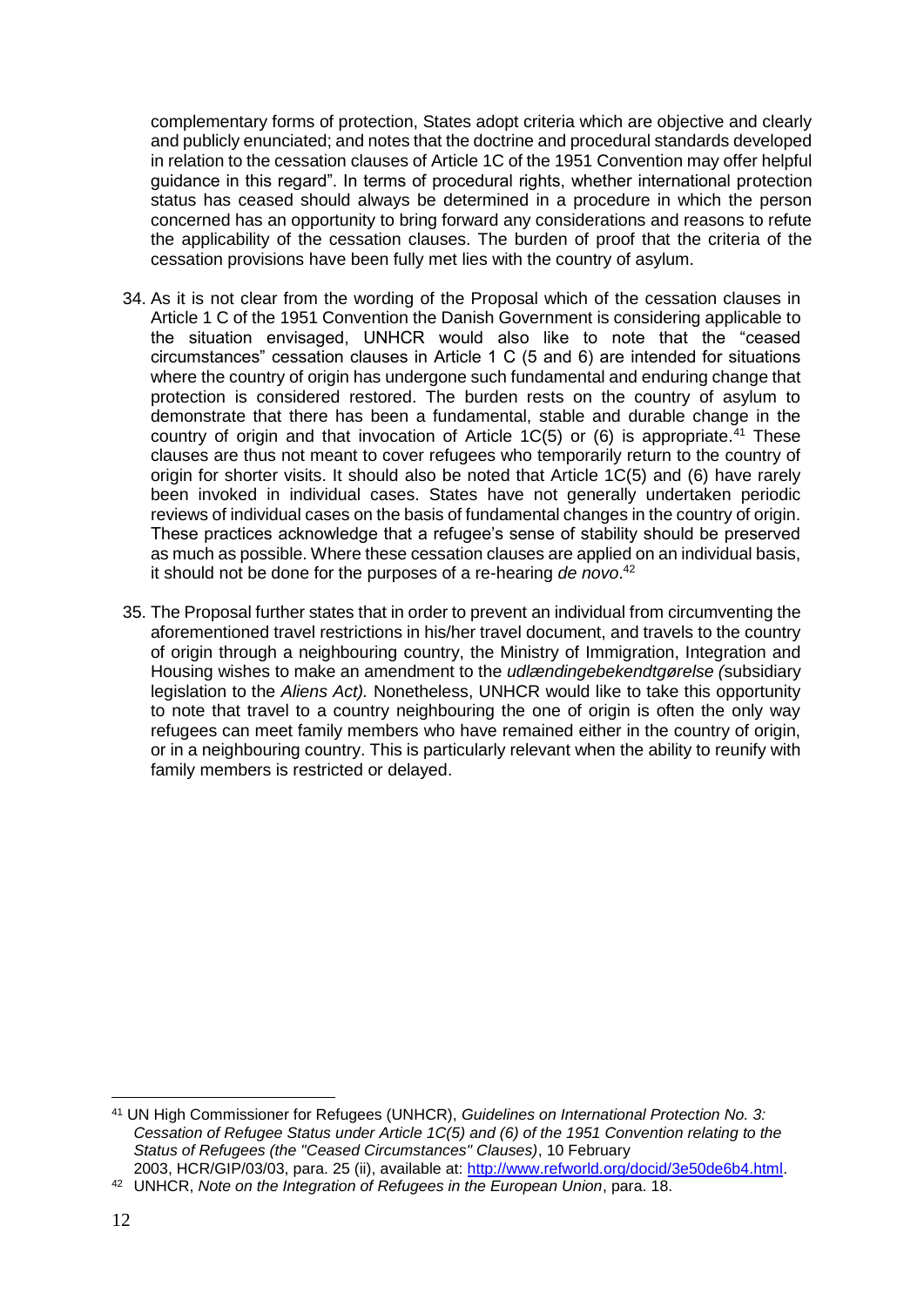#### **Summary of UNHCR recommendations in relation to cessation** UNHCR recommends that the Government of Denmark

- Does not expand the grounds for cessation beyond those enumerated in the 1951 Convention, both in regard to the cessation of Convention refugee status, as well as in relation to cessation of subsidiary protection statuses;
- Does not use cessation as a tool for undertaking frequent reviews of individual cases on the basis of fundamental changes in the country of origin, in recognition of the importance to preserve the refugee's sense of stability as much as possible;
- Retains the burden of proof when assessing possible cessation of international protection;
- Recognizes the importance for refugees to be able to travel to countries neighboring the one of origin in order to meet with family members remaining in these, in particular when possibilities for family reunification are limited and delayed.

# **d. Introduction of fees for applications for family reunification and permanent residence permits**

- 36. The Proposal recommends the introduction of fees for applications for family reunification and possible appeal of rejections of applications (a measure previously introduced in 2010 and abolished in 2012). The Proposal also wishes to introduce fees for re-applying for family reunification. The appeal fees will be reimbursed, should the complainant be at least partly successful with his/her claim. Applications for extensions and permanent residence permits initially based on a family reunification procedure, would also be subjected to fees. UNHCR notes however that the Proposal indicates that refugees would generally be exempted from fees for family reunification, but finds it unclear whether this would be the general rule or an exception/possibility, and whether it would apply not only to Convention refugees, but also to beneficiaries of subsidiary and temporary subsidiary protection. UNHCR thus takes this opportunity to express its views on the imposition of fees for applications for family reunification by beneficiaries of international protection.
- 37. UNHCR is of the view that States should consider reducing or waiving administrative and visa fees for beneficiaries of international protection where such costs may otherwise prevent family reunification. As also underlined by the European Commission, excessive  $\frac{1}{2}$  fees can hamper the right to family reunification.<sup>43</sup> Beneficiaries of international protection may face particular difficulties in paying these high costs as they may not have had access to the labour market for lengthy periods while waiting for a decision on their status in the asylum procedure and often face difficulties in accessing the mainstream banking systems and private loan schemes. In addition, their family members may themselves be refugees with restrictions on their rights to work. Hence, UNHCR is concerned that high family reunification costs may put beneficiaries of international protection in a

<sup>&</sup>lt;sup>43</sup> Green Paper on the right to family reunification of third-country nationals living in the European Union (Directive 2003/86/EC), COM(2011) 735 final, para. 5.3, available at: [http://eur](http://eur-lex.europa.eu/legal-content/EN/TXT/?uri=CELEX:52011DC0735)[lex.europa.eu/legal-content/EN/TXT/?uri=CELEX:52011DC0735.](http://eur-lex.europa.eu/legal-content/EN/TXT/?uri=CELEX:52011DC0735)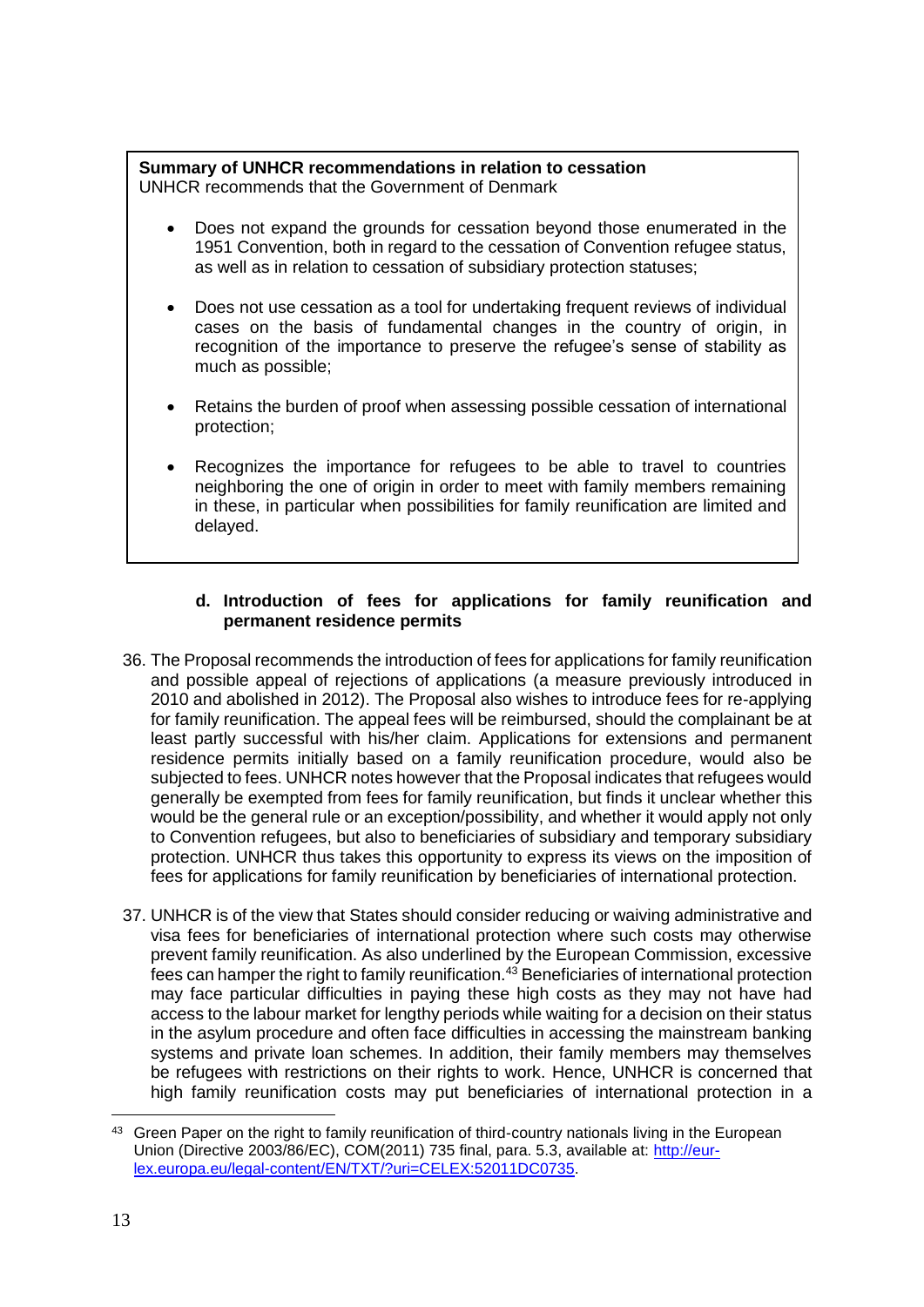precarious, exploitative situation, and in worst case scenarios, lead families to choose which family member to reunite first, leaving other family members behind until they can gather sufficient resources. Fees may thus significantly delay or prevent family reunification altogether. UNHCR thus recommends that States reduce or waive administrative costs, and make available financial assistance schemes, such as interest free loans, for beneficiaries of international protection to cover the costs of family reunification. 44

- 38. The Proposal also introduces fees for applications for permanent residence permits for beneficiaries of international protection. Should a beneficiary of international protection apply for a permanent residence permit without paying the fee, the application will automatically be processed as an application for an extension to the temporary permit. The Proposal argues that at the stage of applying for a permanent residence permit, a beneficiary of international protection should be integrated into Danish society to the extent that paying for the application is reasonable.<sup>45</sup> As a mitigating measure however, the Proposal suggests that if the outstanding amount for an application is 200 DKK (approx. 30 USD) or less, the application for a permanent residence permit should not be automatically rejected.
- 39. The Proposal also retains the wording of the *Aliens Act* Article 9 h, stating that if the introduction of fees is contrary to Denmark's international obligations in a particular case, fees will not be charged. The Proposal notes that introducing fees for applying for permanent residence permits is not contrary to the Refugee Convention, in that Article 7 of the 1951 Convention only awards refugees the same treatment as other aliens.
- 40. UNHCR advises against the introduction of fees in the context of applications for permanent residence permits, as it runs contrary to the recommendation in Article 34 of the 1951 Convention, which calls on States to facilitate the integration of refugees. Article 34 refers specifically to the reduction of fees for naturalization, to which an analogy can be made, as a secure legal status and residence permit supports refugees' ability to integrate as fully participating members of society.

**Summary of UNHCR recommendations in relation to fees for applications for family reunification and permanent residence**

UNHCR recommends that the Government of Denmark

- Refrains from introducing fees in the context of applications for family reunification, both with regards to refugees and beneficiaries of subsidiary and temporary subsidiary protection; and
- Refrains from introducing fees in the context of applications for permanent residence permits.

<sup>&</sup>lt;u>.</u> <sup>44</sup> *Ibid.*

<sup>45</sup> According to the Proposal, fees introduced for beneficiaries of international protection would be 7000 DKK (approx. 1000 USD) for an application for family reunification and 3700 DKK (approx. 545 USD) for applications for permanent residence permits. The fees for possible appeal of such decisions are not conclusively set.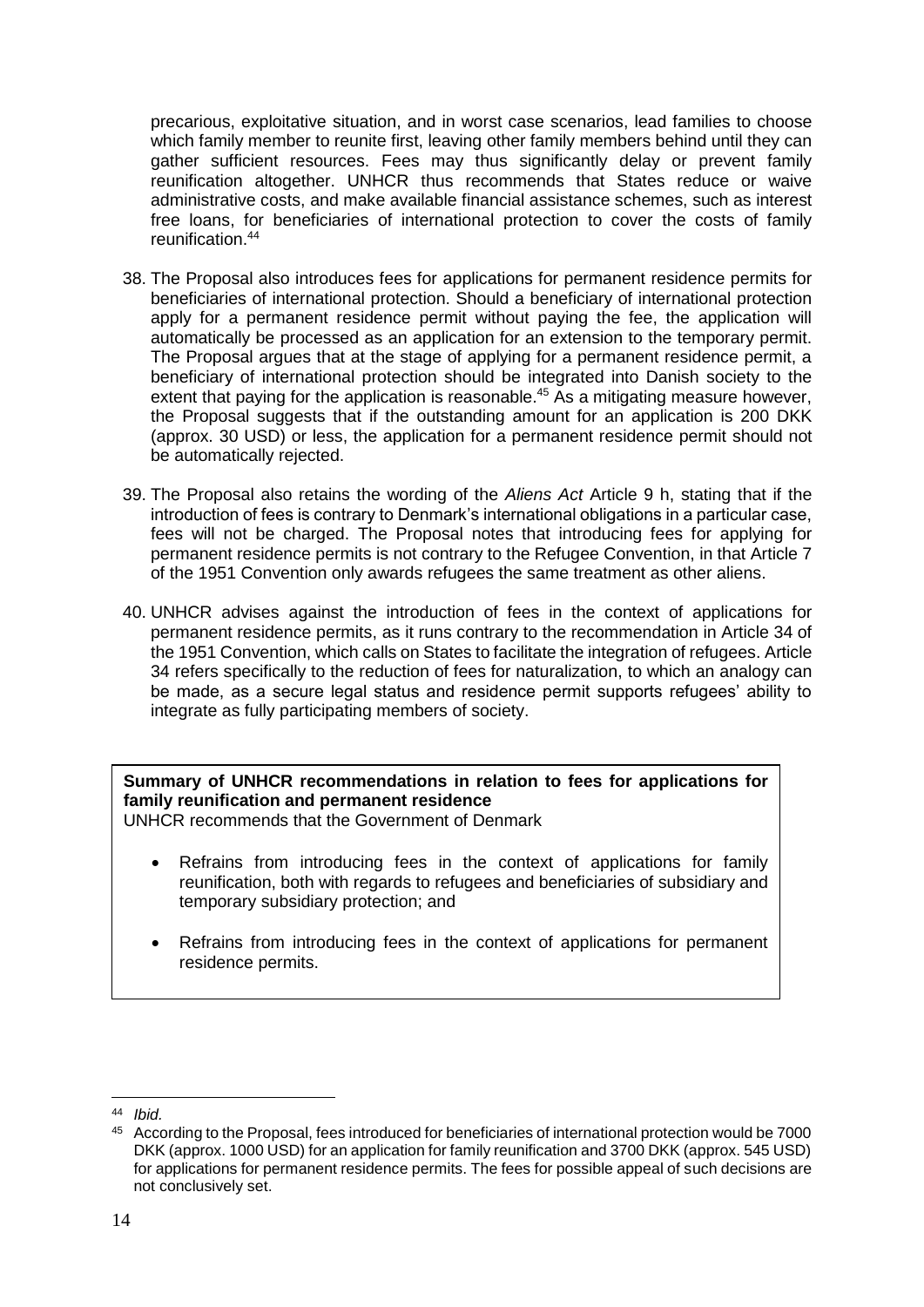## **e. Seizure of assets of asylum-seekers**

- 41. According to current Article 40 (9) of the Danish *Aliens Act*, documents and other items may be seized from an asylum-seeker, if it serves the interest of verifying the person's identity or possible connection to other countries. According to the Proposal, the Police will be able to search the clothing and luggage of asylum-seekers and seize any valuables from the asylum-seekers in order to use these assets towards paying for their subsistence.
- 42. As UNHCR understands, in accordance with Danish Procedural Law, seizure of valuables has to be supported by a court decision within 24 hours, unless the individual consents to the measures. The Proposal finds that in practice, as the seizure would need to be immediate in order to have any practical effect, the Police would present the case to the court whenever the asylum-seeker does not consent to the seizure of their valuables.
- 43. According to current Article 42a, the Danish Immigration Service can decide that an asylum-seeker will not be granted subsistence allowances or State-financed accommodation if s/he is in possession of adequate funds him/herself. According to Article 40 (4) of the same Act, an alien is to inform the Danish Immigration Service truthfully whether s/he is in the possession of such funds. The Proposal concludes that the measures currently at the government's disposal have rarely been efficient, as it remains difficult for the authorities to verify the extent of the assets a particular asylumseeker is in possession of.
- 44. The introduction of these new search and seizure powers are, in essence, conveying to asylum-seekers that the Danish Immigration Service does not believe that they have been truthful about their ability to adequately support themselves. It is an affront to their dignity and an arbitrary interference with their right to privacy. Denmark is a signatory to several international instruments that protect the right to dignity and privacy; namely, the Universal Declaration of Human Rights, (Preamble, 'inherent dignity'; and Article 1, 'born equal in dignity and rights'; Article 12 'privacy, honour and reputation');<sup>46</sup> the International Covenant on Civil and Political Rights, (Preamble, Article 17); $47$  the International Covenant on Economic, Social and Cultural Rights, (Preamble); <sup>48</sup> as well as the European Convention for the Protection of Human Rights and Fundamental Freedoms, (Article 8, 'respect for private life') $49$ .
- 45. Further, according to current legislation, if found to be in possession of adequate assets, asylum-seekers may only be obliged to pay for their families' subsistence during three months in total.<sup>50</sup> The Proposal wishes to extend this period so that the asylum-seeker

<sup>1</sup> <sup>46</sup> UN General Assembly, *Universal Declaration of Human Rights*, 10 December 1948, 217 A (III), [http://www.refworld.org/docid/3ae6b3712c.html.](http://www.refworld.org/docid/3ae6b3712c.html)

<sup>47</sup> UN General Assembly, *International Covenant on Civil and Political Rights*, 16 December 1966, United Nations, Treaty Series, vol. 999, p. 171, [http://www.refworld.org/docid/3ae6b3aa0.html.](http://www.refworld.org/docid/3ae6b3aa0.html)

<sup>48</sup> UN General Assembly, *International Covenant on Economic, Social and Cultural Rights*, 16 December 1966, United Nations, Treaty Series, vol. 993, p. 3, [http://www.refworld.org/docid/3ae6b36c0.html.](http://www.refworld.org/docid/3ae6b36c0.html)

<sup>49</sup> Council of Europe, *European Convention for the Protection of Human Rights and Fundamental Freedoms, as amended by Protocols Nos. 11 and 14*, 4 November 1950, ETS 5, [http://www.refworld.org/docid/3ae6b3b04.html.](http://www.refworld.org/docid/3ae6b3b04.html)

<sup>&</sup>lt;sup>50</sup> The time-limit is based on a notion from the preparatory works of the Aliens Law, when a procedure taking longer than three months was perceived as a failure by the authorities and that the applicant should therefore not bear the burden of additional costs.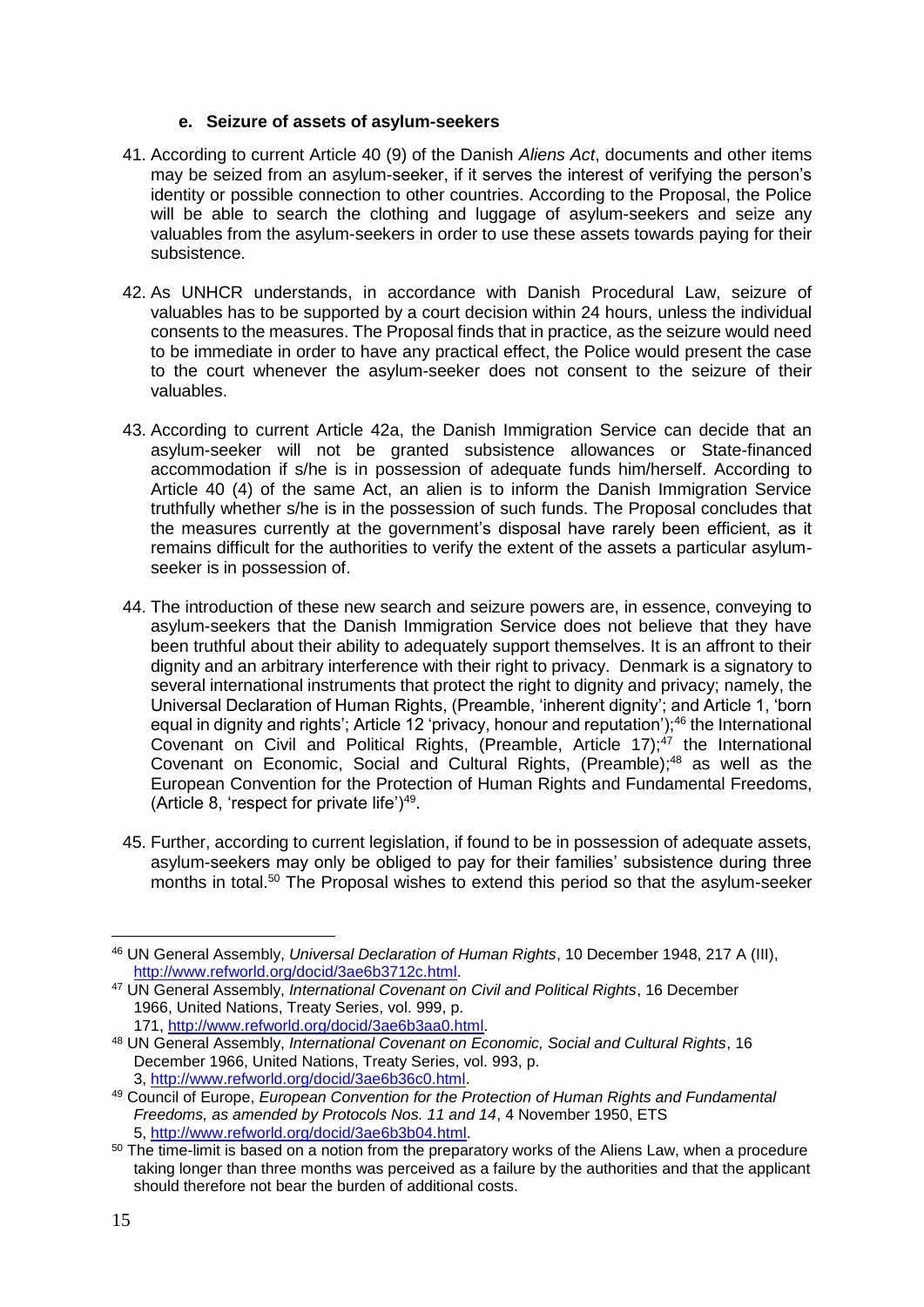can be obliged to pay for his/her subsistence until the end of the calendar month of his/her placement into a municipality or until his/her removal from Denmark.

# *The Right to Property*

- 46. With respect to the right to property, the Charter of Fundamental Rights of the European Union (hereafter "the Charter") sets out in Article 17(1) that "Everyone has the right to own, use, dispose of and bequeath his or her lawfully acquired possessions. No one may be deprived of his or her possessions, except in the public interest and in the cases and under the conditions provided for by law, subject to fair compensation being paid in good time for their loss. The use of property may be regulated by law in so far as is necessary for the general interest".<sup>51</sup>
- 47. According to the Explanations to the Charter,<sup>52</sup> the provisions in Article 17 are based on Article 1 of the Protocol to the ECHR. Article 1 of Protocol No. 1<sup>53</sup> protects individuals or legal persons from arbitrary interference by the State with their possessions, however, the State has the right to control the use of property, or even deprive an individual or legal person of property belonging to them, under the conditions set out in the Article. Although Article 1 of Protocol No. 1 contains no explicit reference to a right to compensation for a taking of property or other interference, it is in practice implicitly required.<sup>54</sup>
- 48. The European Court of Human Rights has defined Article 1 of the Protocol to encompass three rules. The rules were first put forward in the *Sporrong and Lönnroth v. Sweden* case, where the Court held that:

The first rule, which is of a general nature, enounces the principle of peaceful enjoyment of property; it is set out in the first sentence of the first paragraph. The second rule covers deprivation of possessions and subjects it to certain conditions; it appears in the second sentence of the same paragraph. The third rule recognises that the States are entitled, amongst other things, to control the use of property in accordance with the general interest, by enforcing such laws as they deem necessary for the purpose; it is contained in the second paragraph.<sup>55</sup>

<u>.</u>

<sup>51</sup> European Union, *Charter of Fundamental Rights of the European Union*, 26 October 2012, 2012/C 326/02, [http://www.refworld.org/docid/3ae6b3b70.html.](http://www.refworld.org/docid/3ae6b3b70.html) The right to property is also enshrined in the Danish Constitution, (Section 73(1)) which states that the right to property is "inviolable", and thus, these proposals may be unconstitutional.

<sup>52</sup> European Union, *Explanations relating to the Charter of Fundamental Rights,* 2007/C 303/02, [http://eur-lex.europa.eu/LexUriServ/LexUriServ.do?uri=OJ:C:2007:303:0017:0035:en:PDF.](http://eur-lex.europa.eu/LexUriServ/LexUriServ.do?uri=OJ:C:2007:303:0017:0035:en:PDF)

<sup>&</sup>lt;sup>53</sup> "Every natural or legal person is entitled to the peaceful enjoyment of his possessions. No one shall be deprived of his possessions except in the public interest and subject to the conditions provided for by law and by the general principles of international law. The preceding provisions shall not, however, in any way impair the right of a State to enforce such laws as it deems necessary to control the use of property in accordance with the general interest or to secure the payment of taxes or other contributions or penalties."

<sup>54</sup> See *Holy Monasteries (The) v. Greece*, European Court of Human Rights, 9 December 1994, Series A no. 301-A.

<sup>55</sup> *Sporrong and Lönnroth v. Sweden*, Application no. 7151/75; 7152/75) 23 September, 1982, para. 61, available at: [http://portal.uclm.es/descargas/idp\\_docs/jurisprudencia/sporrong%20-%20proteccion%20de%20la](http://portal.uclm.es/descargas/idp_docs/jurisprudencia/sporrong%20-%20proteccion%20de%20la%20propiedad.%20titularidad%20y%20alcance.%20privacion%20legal%20de%20la%20propiedad.%20in.pdf) [%20propiedad.%20titularidad%20y%20alcance.%20privacion%20legal%20de%20la%20propieda](http://portal.uclm.es/descargas/idp_docs/jurisprudencia/sporrong%20-%20proteccion%20de%20la%20propiedad.%20titularidad%20y%20alcance.%20privacion%20legal%20de%20la%20propiedad.%20in.pdf) [d.%20in.pdf.](http://portal.uclm.es/descargas/idp_docs/jurisprudencia/sporrong%20-%20proteccion%20de%20la%20propiedad.%20titularidad%20y%20alcance.%20privacion%20legal%20de%20la%20propiedad.%20in.pdf)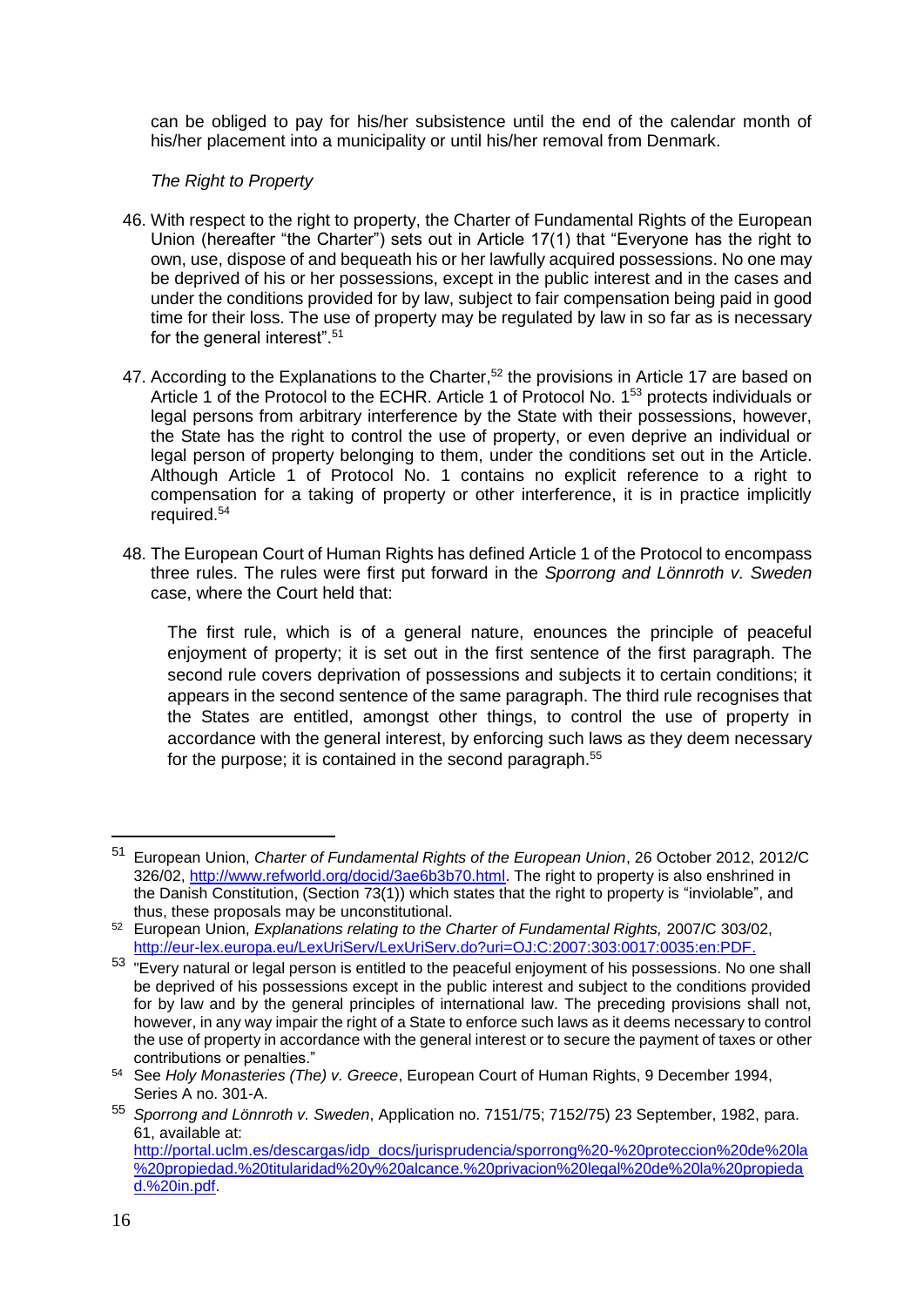The three rules have since been repeated in many subsequent judgements. <sup>56</sup>

- 49. Consequently, a lawful deprivation of an individual's property may be justified only if it pursues a legitimate aim in the general interest, and the individual is justly compensated for the taking of property.<sup>57</sup> While the State has a margin of appreciation to consider if a deprivation of an individual's property may be justified in the domestic context, the measure must be proportional to the general interest. Should the measure pose "an individual and excessive burden" on the property owner, the measure is not justified.
- 50. In the present Proposal, the Danish Government is proposing that the Government may confiscate valuables which asylum-seekers may carry at the time of arrival in Denmark, in order to compensate the Government for costs of reception of the asylum-seekers. In view of Article 1 of Protocol 1 to the ECHR and Article 17 of the Charter as explained above, UNHCR questions whether the measure of confiscating valuables of individual asylum seekers is in accordance with international and European standards.
- 51. The ECtHR on numerous occasions has held that that asylum-seekers are "a particularly underprivileged and vulnerable population group in need of special protection" and further that there exists "a broad consensus at the international and European level concerning this need for special protection, as evidenced by the Geneva Convention, the remit and the activities of the UNHCR and the standards set out in the European Union Reception Directive".<sup>58</sup> In the view of UNHCR, the measure of confiscating the valuable property of asylum-seekers would place an 'individual and excessive burden' on persons who by definition are vulnerable and entitled to the protection and assistance of the host state.
- 52. In addition to the legal arguments presented above, UNHCR would like to highlight that any valuables an asylum-seeker may bring with him or her into the country of asylum often represent the only assets he or she managed to save before the flight from persecution or war. Needless to say, a refugee will never be able to carry along his or her entire household, and will often be forced to leave behind both property and other assets when escaping to save his or her life. The precious belongings s/he manages to secure and bring into the country of asylum can constitute a small 'cushion' and 'seed money' which will be helpful when the refugee is about to start a new life in the country of asylum. It is to be noted that a specific provision was included in Article 30 of the 1951 Convention regarding resettled refugees' right to transfer assets to their country of resettlement. Article 30 was intended to ensure that assets that the refugee had acquired

<sup>56</sup> See further in Council of Europe, *The right to property under the European Convention on Human Rights: A guide to the implementation of the European Convention on Human Rights and its protocols*, June 2007, Human rights handbooks, No. 10, hereafter "Human Rights Handbook no.10", [http://www.refworld.org/docid/49f186632.html.](http://www.refworld.org/docid/49f186632.html)

<sup>&</sup>lt;sup>57</sup> In the Human Rights Handbook No.10, the legitimate aim requirement is explained: "A measure interfering with the peaceful enjoyment of possessions must be necessary in a democratic society directed at achieving a legitimate aim. It must strike a fair balance between the demands of the general interest of the community and the requirements of the individual's fundamental rights. Such a fair balance will not have been struck where the individual property owner is made to bear "an individual and excessive burden". However, the Court leaves the Contracting States certain discretion commonly referred to as "margin of appreciation", considering the State authorities to be better placed to assess the existence of both the need and the necessity of the restriction, given their direct contact with the social process forming their country." See, Human Rights Handbook, No. 10, p. 14.

<sup>58</sup> See *M.S.S. v. Belgium and Greece*, Application no. 30696/09, Council of Europe: European Court of Human Rights, 21 January 2011, [http://www.refworld.org/docid/4d39bc7f2.html,](http://www.refworld.org/docid/4d39bc7f2.html) para 251, and more recently e.g. in *Tarakhel v. Switzerland*, Application no. 29217/12, Council of Europe: European Court of Human Rights, 4 November 2014, [http://www.refworld.org/docid/5458abfd4.html,](http://www.refworld.org/docid/5458abfd4.html) para. 97.